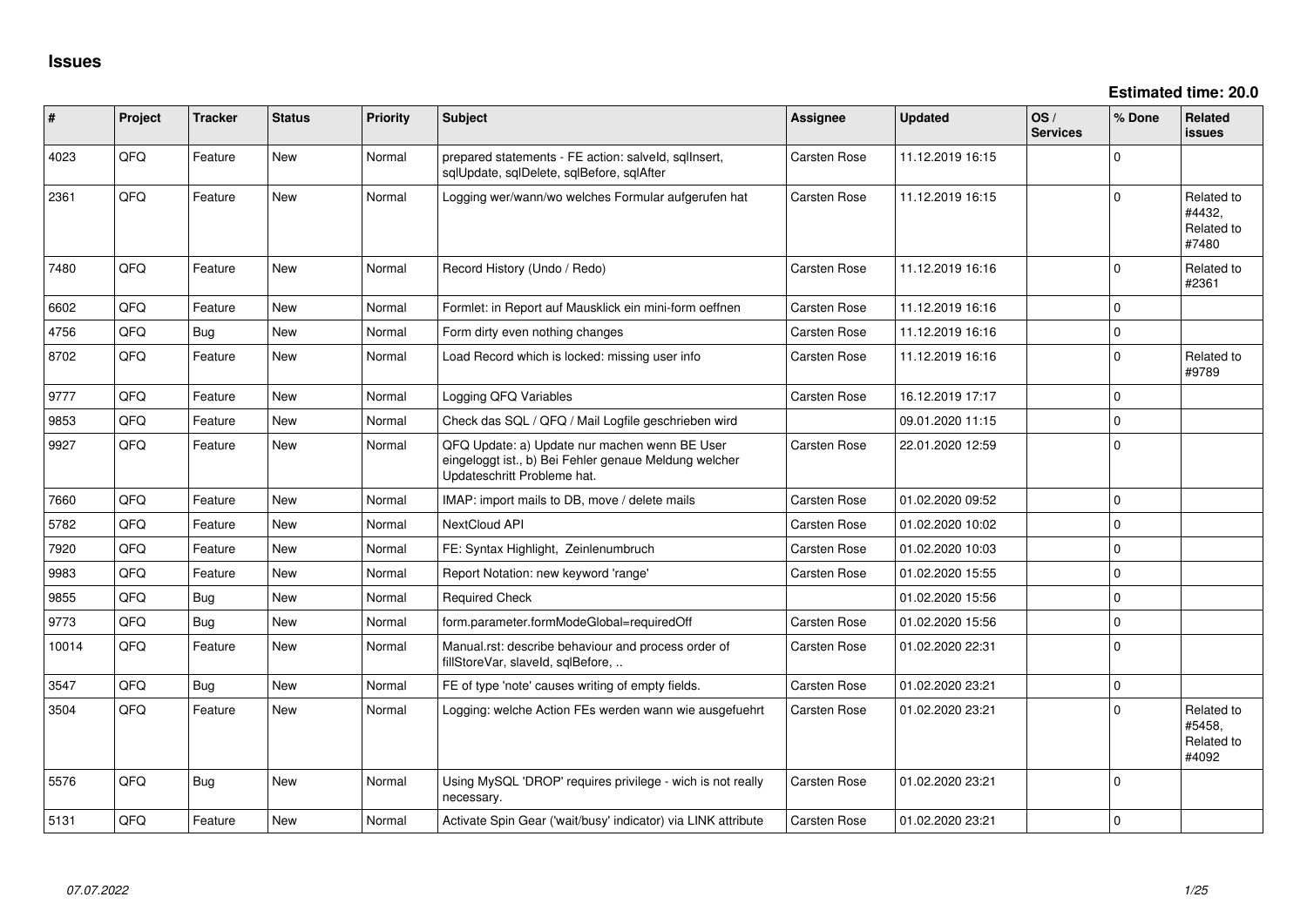| $\vert$ # | Project | <b>Tracker</b> | <b>Status</b> | <b>Priority</b> | <b>Subject</b>                                                                                                             | <b>Assignee</b>     | <b>Updated</b>   | OS/<br><b>Services</b> | % Done      | Related<br><b>issues</b>                    |
|-----------|---------|----------------|---------------|-----------------|----------------------------------------------------------------------------------------------------------------------------|---------------------|------------------|------------------------|-------------|---------------------------------------------|
| 4250      | QFQ     | Feature        | New           | Normal          | AutoCron in QFQ via PHP                                                                                                    | <b>Carsten Rose</b> | 01.02.2020 23:21 |                        | $\Omega$    | Related to<br>#3292.<br>Related to<br>#3291 |
| 6483      | QFQ     | <b>Bug</b>     | <b>New</b>    | Normal          | R Store funktioniert nicht bei 'Report Notation' im FE                                                                     | <b>Carsten Rose</b> | 01.02.2020 23:21 |                        | $\mathbf 0$ |                                             |
| 6462      | QFQ     | Bug            | New           | Normal          | File Upload: Nutzlose Fehlermeldung wenn Datei zu gross                                                                    | Carsten Rose        | 01.02.2020 23:21 |                        | $\mathbf 0$ | Related to<br>#6139                         |
| 6437      | QFQ     | Feature        | <b>New</b>    | Normal          | Neuer Mode Button bei FormElementen                                                                                        | <b>Carsten Rose</b> | 01.02.2020 23:21 |                        | $\Omega$    | Related to<br>#9668.<br>Blocked by<br>#9678 |
| 6292      | QFQ     | Feature        | <b>New</b>    | Normal          | Download: File speichern mit Hash aber original Filename in<br>der Datenbank vermerken fuer Downloads                      | <b>Carsten Rose</b> | 01.02.2020 23:21 |                        | $\mathbf 0$ |                                             |
| 6289      | QFQ     | Feature        | New           | Normal          | Form: Log                                                                                                                  | <b>Carsten Rose</b> | 01.02.2020 23:21 |                        | $\mathbf 0$ |                                             |
| 6765      | QFQ     | Feature        | <b>New</b>    | Normal          | Moeglichkeit via QFQ eigene Logs zu schreiben                                                                              | <b>Carsten Rose</b> | 01.02.2020 23:21 |                        | 0           |                                             |
| 6677      | QFQ     | Bug            | New           | Normal          | Error message FE Action Element: no/wrong FE reference<br>who cause the problem.                                           | <b>Carsten Rose</b> | 01.02.2020 23:21 |                        | $\mathbf 0$ |                                             |
| 6609      | QFQ     | Feature        | <b>New</b>    | Normal          | Formlet: JSON API erweitern                                                                                                | <b>Carsten Rose</b> | 01.02.2020 23:21 |                        | 50          |                                             |
| 6594      | QFQ     | Feature        | New           | Normal          | Excel: on download, check if there is a valid sip                                                                          | <b>Carsten Rose</b> | 01.02.2020 23:21 |                        | $\Omega$    |                                             |
| 7119      | QFQ     | Feature        | <b>New</b>    | Normal          | Upload: scaleDownWidth, scaleDownHeight                                                                                    | <b>Carsten Rose</b> | 01.02.2020 23:21 |                        | $\mathbf 0$ |                                             |
| 7102      | QFQ     | Feature        | New           | Normal          | Comment sign in report: '#' and '--'                                                                                       | Carsten Rose        | 01.02.2020 23:21 |                        | $\mathbf 0$ |                                             |
| 7099      | QFQ     | Feature        | New           | Normal          | Redesign FormEditor                                                                                                        | <b>Carsten Rose</b> | 01.02.2020 23:21 |                        | $\mathbf 0$ |                                             |
| 7014      | QFQ     | Bug            | <b>New</b>    | Normal          | Sending invalid emails succeeds when<br>debug.redirectAllMailTo is set                                                     | Carsten Rose        | 01.02.2020 23:21 |                        | $\mathbf 0$ |                                             |
| 6912      | QFQ     | Bug            | <b>New</b>    | Normal          | error Message Var 'deadline' already set in SIP - in Form<br>with FE.value={{deadline:R:::{{deadlinePeriod:Y}}}}           | Carsten Rose        | 01.02.2020 23:21 |                        | $\mathbf 0$ |                                             |
| 6855      | QFQ     | Feature        | New           | Normal          | With {{feUser:U}}!={{feUser:T}}: Save / Delete: only possible<br>with {{feUserSave:U}}='yes' and '{{feUserDelete:U}}='yes' | Carsten Rose        | 01.02.2020 23:21 |                        | $\mathbf 0$ |                                             |
| 7481      | QFQ     | Feature        | <b>New</b>    | Normal          | Detect 'BaseUrl' automatically                                                                                             | <b>Carsten Rose</b> | 01.02.2020 23:21 |                        | 0           |                                             |
| 7342      | QFQ     | Feature        | New           | Normal          | add content = hide_this                                                                                                    | <b>Carsten Rose</b> | 01.02.2020 23:21 |                        | $\Omega$    |                                             |
| 7280      | QFQ     | Feature        | New           | Normal          | recently used table                                                                                                        | Carsten Rose        | 01.02.2020 23:21 |                        | $\mathbf 0$ |                                             |
| 7261      | QFQ     | Bug            | New           | Normal          | Report path Filename for user without path, only the filename                                                              | <b>Carsten Rose</b> | 01.02.2020 23:21 |                        | 0           |                                             |
| 7239      | QFQ     | Feature        | New           | Normal          | TinyMCE: html tag whitelist                                                                                                | Carsten Rose        | 01.02.2020 23:21 |                        | $\mathbf 0$ | Related to<br>#14320                        |
| 7219      | QFQ     | <b>Bug</b>     | New           | Normal          | typeSheadSql / typeAheadSqlPrefetch: change to curly<br>braces                                                             | Carsten Rose        | 01.02.2020 23:21 |                        | 0           |                                             |
| 7175      | QFQ     | Feature        | New           | Normal          | Upload: md5 hash as filename                                                                                               | Carsten Rose        | 01.02.2020 23:21 |                        | $\mathbf 0$ |                                             |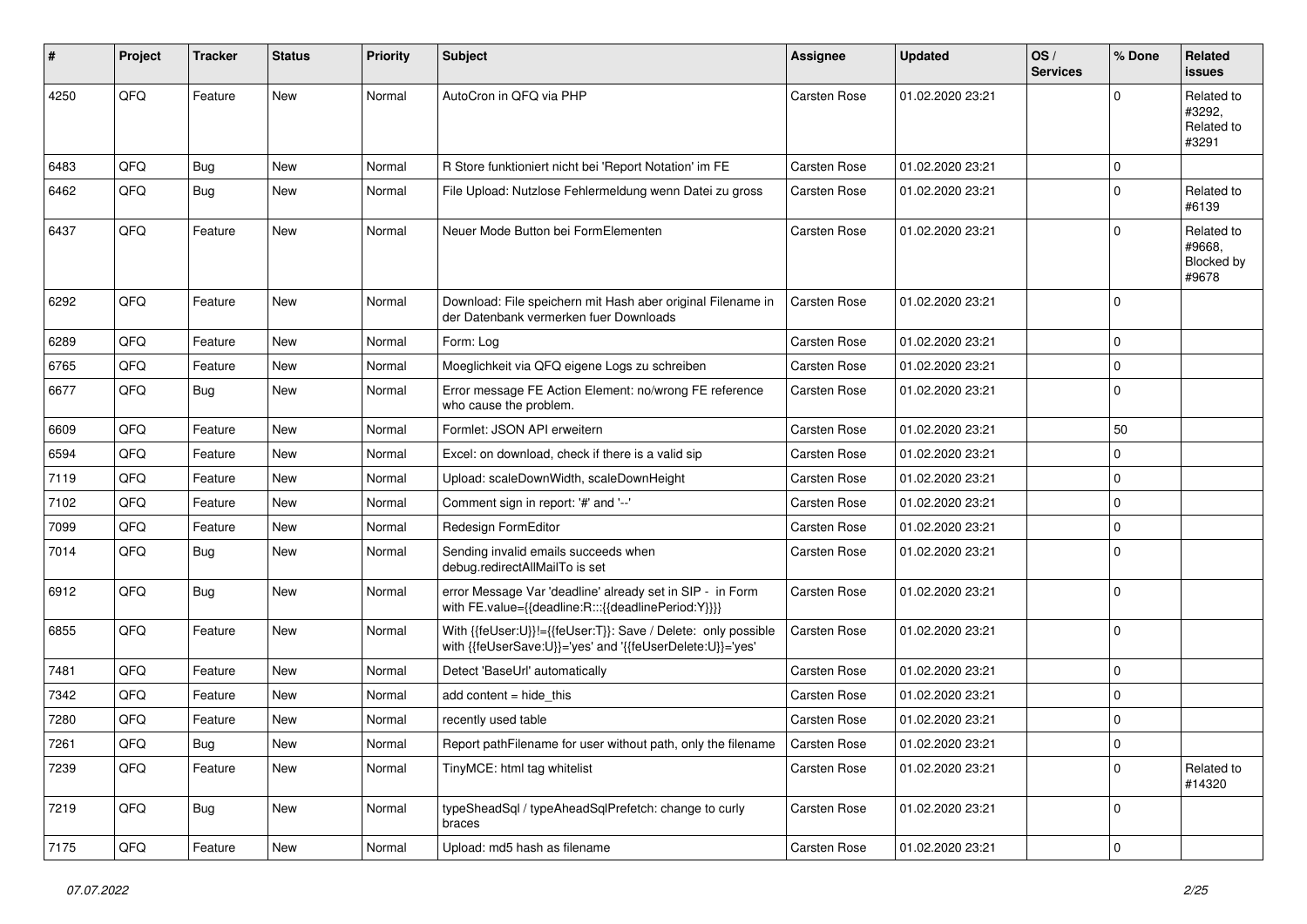| #    | Project | <b>Tracker</b> | <b>Status</b> | <b>Priority</b> | <b>Subject</b>                                                                                         | <b>Assignee</b>     | <b>Updated</b>   | OS/<br><b>Services</b> | % Done       | Related<br><b>issues</b>  |
|------|---------|----------------|---------------|-----------------|--------------------------------------------------------------------------------------------------------|---------------------|------------------|------------------------|--------------|---------------------------|
| 9602 | QFQ     | Feature        | <b>New</b>    | Normal          | Form definition as JSON                                                                                | Carsten Rose        | 01.02.2020 23:21 |                        | $\Omega$     | Related to<br>#9600       |
| 7683 | QFQ     | Feature        | New           | Normal          | Special column names in '{{ SELECT  AS _link }}' should be Carsten Rose<br>detected                    |                     | 01.02.2020 23:21 |                        | $\Omega$     |                           |
| 7681 | QFQ     | Feature        | <b>New</b>    | Normal          | Optional switch off 'check for modified record'                                                        | Carsten Rose        | 01.02.2020 23:21 |                        | $\mathbf{0}$ |                           |
| 7574 | QFQ     | <b>Bug</b>     | <b>New</b>    | Normal          | Substitute error: form element not reported / dont parse<br>Form.note                                  | Carsten Rose        | 01.02.2020 23:21 |                        | $\Omega$     |                           |
| 7521 | QFQ     | Feature        | <b>New</b>    | Normal          | TemplateGroup: fe.type=upload                                                                          | Carsten Rose        | 01.02.2020 23:21 |                        | $\mathbf{0}$ | Related to<br>#9706       |
| 4082 | QFQ     | Feature        | New           | Normal          | Dynamic Update: modeSql - useful default                                                               | Carsten Rose        | 01.02.2020 23:22 |                        | $\Omega$     |                           |
| 7512 | QFQ     | Bug            | <b>New</b>    | Normal          | FE: inputType=number >> 'pattern' is not respected                                                     | Carsten Rose        | 01.02.2020 23:22 |                        | $\Omega$     |                           |
| 7109 | QFQ     | Feature        | <b>New</b>    | Normal          | Dynamic Updates: row/element hide                                                                      | Carsten Rose        | 01.02.2020 23:22 |                        | $\Omega$     | Has<br>duplicate<br>#4081 |
| 7002 | QFQ     | Bug            | <b>New</b>    | Normal          | Dynamic Update: row does not disappear / appear                                                        | Carsten Rose        | 01.02.2020 23:22 |                        | $\mathbf{0}$ |                           |
| 7812 | QFQ     | Feature        | <b>New</b>    | Normal          | FE 'Subrecord' - new option 'subrecordShowFilter',<br>'subrecordPaging'                                | Carsten Rose        | 01.02.2020 23:22 |                        | $\Omega$     |                           |
| 7795 | QFQ     | <b>Bug</b>     | New           | Normal          | Readonly Form: Typeahead-Felder                                                                        | Carsten Rose        | 01.02.2020 23:22 |                        | $\mathbf{0}$ | Related to<br>#10640      |
| 7685 | QFQ     | Bug            | New           | Normal          | Open FormElement from QFQ error message and save<br>modified record: error about missing {{formId:F}}  | Carsten Rose        | 01.02.2020 23:22 |                        | $\Omega$     |                           |
| 7547 | QFQ     | <b>Bug</b>     | <b>New</b>    | Normal          | Error Message in afterSave: wrong parameter column<br>reported                                         | Carsten Rose        | 01.02.2020 23:22 |                        | $\Omega$     |                           |
| 7524 | QFQ     | <b>Bug</b>     | <b>New</b>    | Normal          | QFQ throws a 'General Error' if 'fileadmin/protected/log/' is<br>not writeable                         | Carsten Rose        | 01.02.2020 23:22 |                        | $\Omega$     |                           |
| 7520 | QFQ     | Feature        | <b>New</b>    | Normal          | QR Code:  AS _qr ( AS _link)                                                                           | Carsten Rose        | 01.02.2020 23:22 |                        | $\Omega$     |                           |
| 7519 | QFQ     | Feature        | New           | Normal          | Select: Multi                                                                                          | Carsten Rose        | 01.02.2020 23:22 |                        | $\Omega$     |                           |
| 7513 | QFQ     | Bug            | New           | Normal          | Radios not correct aligned                                                                             | Carsten Rose        | 01.02.2020 23:22 |                        | $\Omega$     |                           |
| 8806 | QFQ     | Feature        | <b>New</b>    | Normal          | SQL Function nl2br                                                                                     | Carsten Rose        | 01.02.2020 23:22 |                        | $\mathbf 0$  |                           |
| 8719 | QFQ     | Feature        | New           | Normal          | extraButtonLock: add support for 0/1                                                                   | <b>Carsten Rose</b> | 01.02.2020 23:22 |                        | $\Omega$     |                           |
| 8336 | QFQ     | Feature        | New           | Normal          | Form > modified > Close New: a) Optional disable popup, b)<br>custom text, c) mode on save: close stay | Carsten Rose        | 01.02.2020 23:22 |                        | $\Omega$     | Related to<br>#8335       |
| 8089 | QFQ     | Feature        | New           | Normal          | Copy/Paste for FormElements                                                                            | <b>Carsten Rose</b> | 01.02.2020 23:22 |                        | $\Omega$     |                           |
| 8049 | QFQ     | Bug            | New           | Normal          | FE.type=note, column 'value': text moves some pixel to top<br>after save                               | Carsten Rose        | 01.02.2020 23:22 |                        | $\mathbf 0$  |                           |
| 7924 | QFQ     | Feature        | New           | Normal          | Radio/Checkbox with Tooltip                                                                            | Carsten Rose        | 01.02.2020 23:22 |                        | $\mathbf 0$  |                           |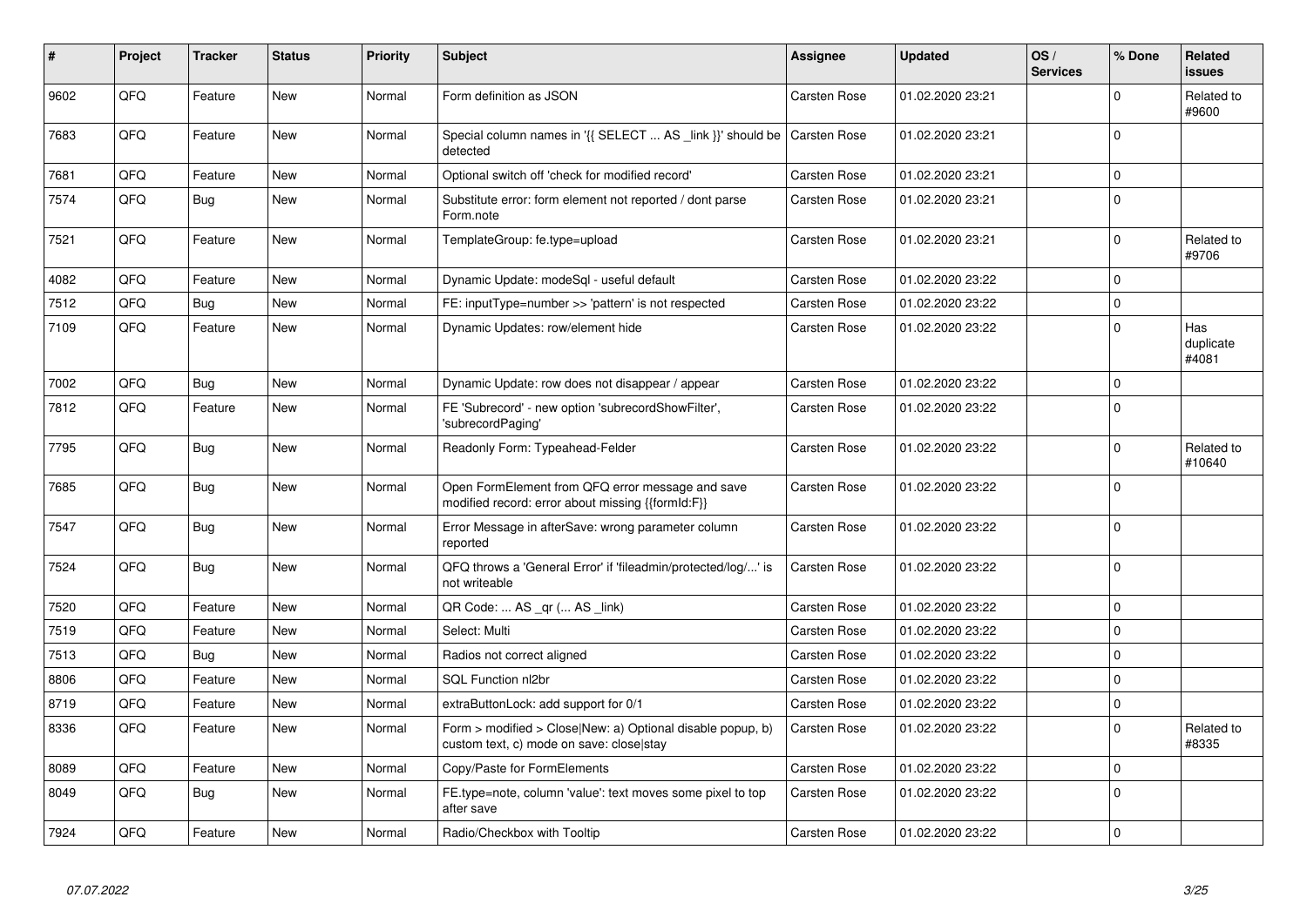| $\sharp$ | Project | <b>Tracker</b> | <b>Status</b> | <b>Priority</b> | <b>Subject</b>                                                                                        | Assignee            | <b>Updated</b>   | OS/<br><b>Services</b> | % Done      | Related<br><b>issues</b>                                             |
|----------|---------|----------------|---------------|-----------------|-------------------------------------------------------------------------------------------------------|---------------------|------------------|------------------------|-------------|----------------------------------------------------------------------|
| 9129     | QFQ     | Feature        | New           | Normal          | sqlValidate: Message as notification, not as error                                                    | Carsten Rose        | 01.02.2020 23:22 |                        | $\Omega$    | Related to<br>#9128                                                  |
| 9128     | QFQ     | Feature        | New           | Normal          | Error Message: not replaced variables- a) replace back to '{',<br>b) underline                        | Carsten Rose        | 01.02.2020 23:22 |                        | $\mathbf 0$ | Related to<br>#9129                                                  |
| 9127     | QFQ     | Bug            | New           | Normal          | Error Message: change 'roll over' color - text not readable                                           | Carsten Rose        | 01.02.2020 23:22 |                        | 0           |                                                                      |
| 8975     | QFQ     | Feature        | New           | Normal          | Report Notation: 2.0                                                                                  | Carsten Rose        | 01.02.2020 23:22 |                        | $\Omega$    | Related to<br>#8963                                                  |
| 9317     | QFQ     | Bug            | New           | Normal          | FE.type=note: with dynamic show/hidden an empty label<br>causes trouble                               | Carsten Rose        | 01.02.2020 23:22 |                        | $\Omega$    |                                                                      |
| 9275     | QFQ     | Bug            | New           | Normal          | autcron: t3 page, which takes to long to respond, is not<br>reported properly                         | Carsten Rose        | 01.02.2020 23:22 |                        | 100         |                                                                      |
| 9208     | QFQ     | Feature        | New           | Normal          | Manage 'recent' records                                                                               | Carsten Rose        | 01.02.2020 23:22 |                        | $\mathbf 0$ |                                                                      |
| 9177     | QFQ     | Bug            | New           | Normal          | Bug? QFQ tries to save an action FE, which has real existing<br>column name                           | Carsten Rose        | 01.02.2020 23:22 |                        | $\Omega$    |                                                                      |
| 9537     | QFQ     | Feature        | New           | Normal          | FormEditor: Edit fieldset in FrontEnd                                                                 | <b>Carsten Rose</b> | 01.02.2020 23:22 |                        | $\pmb{0}$   |                                                                      |
| 9533     | QFQ     | Bug            | New           | Normal          | FE.type=upload: Check in 'beforeSave' if upload is given                                              | <b>Carsten Rose</b> | 01.02.2020 23:22 |                        | $\Omega$    | Related to<br>#11523                                                 |
| 9352     | QFQ     | Feature        | <b>New</b>    | Normal          | FE 'Native' fire slaveld, sqlAfter, sqlIns                                                            | Carsten Rose        | 01.02.2020 23:22 |                        | $\mathbf 0$ |                                                                      |
| 9811     | QFQ     | Feature        | New           | Normal          | Report: tag every n'th row                                                                            | Carsten Rose        | 01.02.2020 23:22 |                        | $\Omega$    |                                                                      |
| 9783     | QFQ     | Bug            | New           | Normal          | Email with special characters                                                                         | <b>Carsten Rose</b> | 01.02.2020 23:22 |                        | $\Omega$    |                                                                      |
| 9781     | QFQ     | Feature        | <b>New</b>    | Normal          | Button: CSS class to make buttons smaller                                                             | Carsten Rose        | 01.02.2020 23:22 |                        | $\Omega$    |                                                                      |
| 9707     | QFQ     | Feature        | New           | Normal          | SIP security: encode pageld and check pageld on decode                                                | Carsten Rose        | 01.02.2020 23:22 |                        | $\mathbf 0$ |                                                                      |
| 9706     | QFQ     | Feature        | New           | Normal          | Multi File Upload (hidden template group)                                                             | Carsten Rose        | 01.02.2020 23:22 |                        | $\Omega$    | Related to<br>#7521,<br>Related to<br>#5562,<br>Related to<br>#13330 |
| 10115    | QFQ     | Feature        | New           | Normal          | TypeAhead: static list                                                                                | Carsten Rose        | 26.02.2020 16:42 |                        | 100         |                                                                      |
| 10324    | QFQ     | <b>Bug</b>     | New           | Normal          | Excel Export mit Template funktioniert nur, wenn Template<br>vor uid kommt                            |                     | 30.03.2020 11:20 |                        | 0           | Related to<br>#10257                                                 |
| 4050     | QFQ     | Feature        | <b>New</b>    | Normal          | sql.log: 1) FormElement ID which causes a specific action, 2) Carsten Rose<br>Result in the same row. |                     | 15.04.2020 11:35 |                        | $\mathbf 0$ | Related to<br>#5458                                                  |
| 10082    | QFQ     | Bug            | New           | Normal          | FE.type=SELECT - 'sanatize' Class                                                                     | Carsten Rose        | 07.05.2020 09:36 |                        | $\Omega$    | Related to<br>#10081                                                 |
| 10119    | QFQ     | Feature        | New           | Normal          | Dropdown (selectlist) & TypeAhead: format and catagorize list                                         | Carsten Rose        | 07.05.2020 09:36 |                        | $\mathbf 0$ |                                                                      |
| 10322    | QFQ     | Bug            | New           | Normal          | FormElement / Radio: missing column 'enum' >> FE not<br>reported                                      | Carsten Rose        | 07.05.2020 09:37 |                        | $\mathbf 0$ |                                                                      |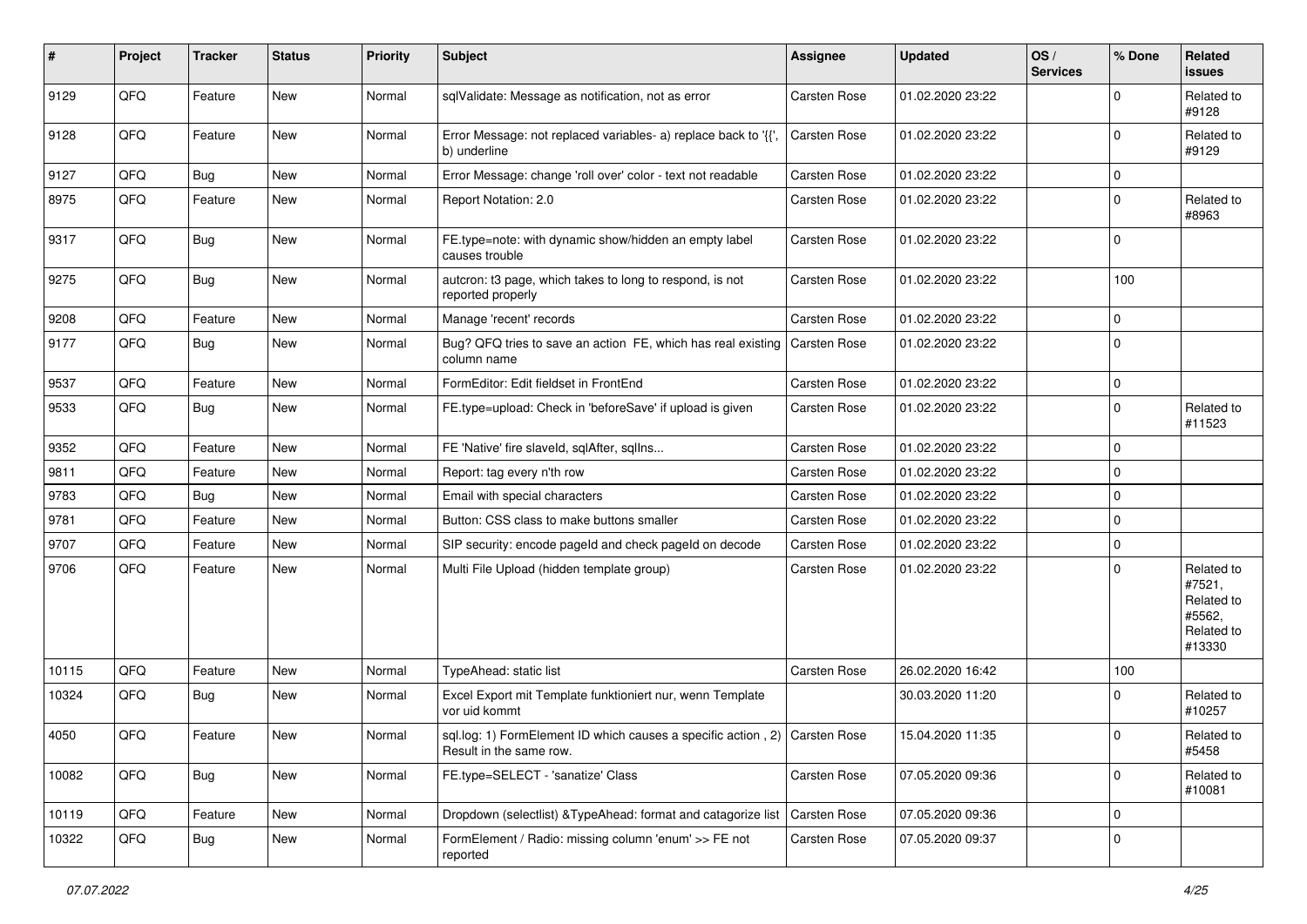| #     | Project | <b>Tracker</b> | <b>Status</b> | <b>Priority</b> | Subject                                                                                            | <b>Assignee</b>     | <b>Updated</b>   | OS/<br><b>Services</b> | % Done      | Related<br><b>issues</b>                                             |
|-------|---------|----------------|---------------|-----------------|----------------------------------------------------------------------------------------------------|---------------------|------------------|------------------------|-------------|----------------------------------------------------------------------|
| 10384 | QFQ     | Feature        | New           | Normal          | Parameter Exchange QFQ Instances                                                                   |                     | 07.05.2020 09:38 |                        | $\Omega$    |                                                                      |
| 5559  | QFQ     | <b>Bug</b>     | New           | Normal          | FE.type = Upload: 'accept' might contain variables                                                 | Carsten Rose        | 11.05.2020 21:23 |                        | $\Omega$    |                                                                      |
| 10593 | QFQ     | Feature        | New           | Normal          | label2: text behind input element                                                                  | Carsten Rose        | 16.05.2020 10:57 |                        | $\Omega$    |                                                                      |
| 5345  | QFQ     | Feature        | New           | Normal          | Report: UPDATE / INSERT / DELETE statements should<br>trigger subqueries, depending on the result. | Carsten Rose        | 27.05.2020 16:11 |                        | $\Omega$    |                                                                      |
| 10658 | QFQ     | <b>Bug</b>     | New           | Normal          | processReadOnly broken                                                                             | Carsten Rose        | 27.05.2020 17:55 |                        | $\Omega$    |                                                                      |
| 3432  | QFQ     | Feature        | <b>New</b>    | Normal          | subrecord: dynamicUpdate                                                                           | Carsten Rose        | 11.06.2020 21:10 |                        | $\Omega$    | Related to<br>#5691                                                  |
| 10763 | QFQ     | Feature        | <b>New</b>    | Normal          | form accessed and submitted despite logout?                                                        |                     | 16.06.2020 11:43 |                        | $\Omega$    |                                                                      |
| 10819 | QFQ     | Feature        | New           | Normal          | Persistent SIP - second try                                                                        | Carsten Rose        | 29.06.2020 23:02 |                        | $\Omega$    | Related to<br>#6261                                                  |
| 10874 | QFQ     | Feature        | New           | Normal          | Erstellen eines Foreign Keys in der Tabelle "FormElement"                                          |                     | 13.07.2020 10:11 |                        | $\mathbf 0$ |                                                                      |
| 10890 | QFQ     | Bug            | New           | Normal          | AutoCron hangs                                                                                     |                     | 20.07.2020 13:56 |                        | $\Omega$    |                                                                      |
| 10976 | QFQ     | Feature        | <b>New</b>    | Normal          | Excel Export Verbesserungen                                                                        | Carsten Rose        | 06.08.2020 10:56 |                        | $\Omega$    |                                                                      |
| 10996 | QFQ     | Feature        | New           | Normal          | Download video via sip: no seek                                                                    | Carsten Rose        | 12.08.2020 14:18 |                        | $\mathbf 0$ |                                                                      |
| 11080 | QFQ     | Feature        | New           | Normal          | Send MQTT messages                                                                                 | Carsten Rose        | 29.08.2020 19:49 |                        | $\Omega$    |                                                                      |
| 11195 | QFQ     | <b>Bug</b>     | New           | Low             | Dynamic Update: Note not updated if new text is empty<br>(v20.4)                                   |                     | 25.09.2020 11:14 |                        | $\Omega$    |                                                                      |
| 11239 | QFQ     | Bug            | New           | Normal          | Radiobutton (plain): horizontales Rendern abhängig vom<br>Datentyp in der Datenbank                | Carsten Rose        | 30.09.2020 18:37 |                        | $\Omega$    |                                                                      |
| 11504 | QFQ     | Feature        | New           | Normal          | Dynamic Update: Button text update for 'Save',' Close' &<br>'Delete'                               | Carsten Rose        | 12.11.2020 23:44 |                        | $\Omega$    |                                                                      |
| 10937 | QFQ     | <b>Bug</b>     | New           | Normal          | Fehler mit abhängigen Select- Feldern beim Positionieren                                           | <b>Carsten Rose</b> | 12.11.2020 23:45 |                        | $\mathbf 0$ |                                                                      |
| 10759 | QFQ     | Bug            | New           | Normal          | emptyMeansNull - Feld falsch aktualisiert                                                          |                     | 12.11.2020 23:45 |                        | 0           |                                                                      |
| 10704 | QFQ     | Bug            | New           | Normal          | wkhtml problem rendering fullCalendar.js / fabric.js >><br>successor: puppeteer                    | Carsten Rose        | 12.11.2020 23:45 |                        | $\Omega$    | Related to<br>#5024,<br>Related to<br>#4650,<br>Related to<br>#10715 |
| 10588 | QFQ     | <b>Bug</b>     | New           | Normal          | typeahed Tag: Doku anpassen                                                                        | <b>Carsten Rose</b> | 12.11.2020 23:45 |                        | $\mathbf 0$ |                                                                      |
| 11522 | QFQ     | Bug            | New           | Normal          | Aus/Einblenden von Reitern                                                                         |                     | 13.11.2020 14:58 |                        | $\mathbf 0$ |                                                                      |
| 11523 | QFQ     | Feature        | New           | Normal          | Mit dynamic Update erkennen, ob Upload gemacht wurde                                               | Carsten Rose        | 13.11.2020 15:07 |                        | $\mathbf 0$ | Related to<br>#9533                                                  |
| 11535 | QFQ     | Feature        | New           | Normal          | Ability to create SQL columns in frontend QFQ forms                                                |                     | 17.11.2020 12:11 |                        | 0           |                                                                      |
| 11534 | QFQ     | Feature        | New           | Normal          | Report: Action on selected rows - Table batchprocessing<br>feature                                 |                     | 18.11.2020 08:15 |                        | $\mathbf 0$ |                                                                      |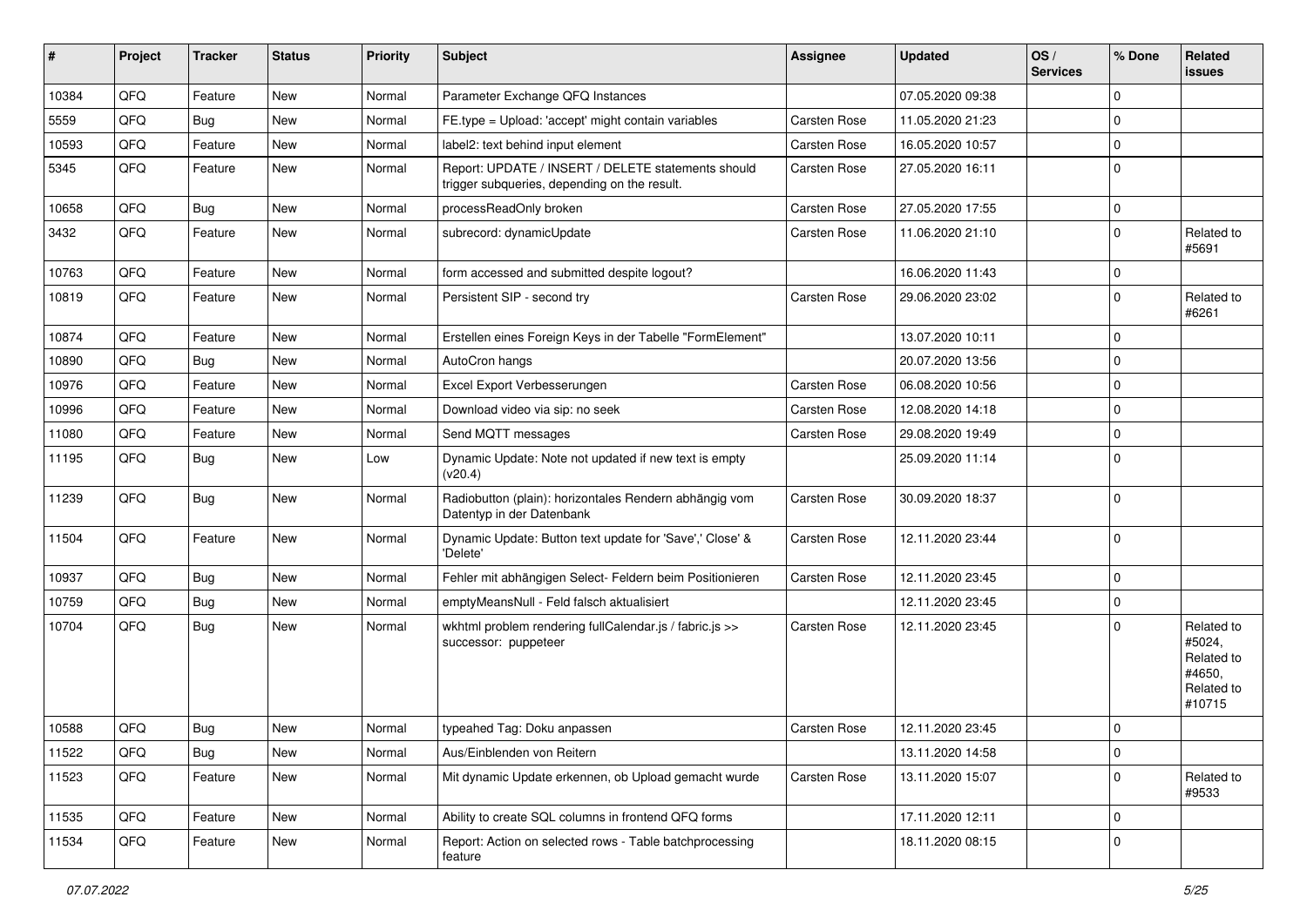| ∦     | Project | <b>Tracker</b> | <b>Status</b> | <b>Priority</b> | <b>Subject</b>                                                                                       | <b>Assignee</b>     | <b>Updated</b>   | OS/<br><b>Services</b> | % Done      | Related<br><b>issues</b>  |
|-------|---------|----------------|---------------|-----------------|------------------------------------------------------------------------------------------------------|---------------------|------------------|------------------------|-------------|---------------------------|
| 11695 | QFQ     | Bug            | New           | Normal          | MultiForm required FE Error                                                                          | <b>Carsten Rose</b> | 04.12.2020 13:34 |                        | $\Omega$    |                           |
| 11715 | QFQ     | Bug            | <b>New</b>    | Normal          | acceptZeroAsRequired and requiredOffButMark do not<br>coincide                                       |                     | 08.12.2020 12:13 |                        | $\Omega$    |                           |
| 11716 | QFQ     | Feature        | New           | Normal          | Form an beliebiger Stelle im Report anzeigen                                                         |                     | 09.12.2020 09:47 |                        | $\mathbf 0$ |                           |
| 11752 | QFQ     | Bug            | <b>New</b>    | Normal          | checkbox renders multiple input elements with same name                                              | Carsten Rose        | 17.12.2020 14:58 |                        | $\Omega$    | Related to<br>#11750      |
| 11775 | QFQ     | Feature        | <b>New</b>    | Normal          | Subrecord Tooltip pro Feld                                                                           | Carsten Rose        | 18.12.2020 15:22 |                        | $\Omega$    | Related to<br>#11955      |
| 12023 | QFQ     | Feature        | <b>New</b>    | Normal          | MySQL Stored Precdure: QDECODESPECIALCHAR()                                                          | <b>Carsten Rose</b> | 16.02.2021 11:16 |                        | $\Omega$    | Related to<br>#12022      |
| 12038 | QFQ     | Feature        | New           | Normal          | a) STORE_VAR: filenameOnlyStripUniq, b) SP:<br>QSTRIPUNIQ()                                          |                     | 17.02.2021 23:55 |                        | $\mathbf 0$ |                           |
| 12024 | QFQ     | Feature        | <b>New</b>    | Normal          | Excel Export: text columns by default decode<br>htmlspeciachar()                                     | Carsten Rose        | 17.02.2021 23:55 |                        | $\Omega$    | Related to<br>#12022      |
| 12039 | QFQ     | Feature        | New           | Normal          | Missing htmlSpecialChar() in pre processing on form submit                                           |                     | 18.02.2021 00:09 |                        | $\Omega$    | Related to<br>#14320      |
| 12040 | QFQ     | Bug            | <b>New</b>    | Normal          | FE Mode 'hidden' für zwei FEs auf einer Zeile                                                        | <b>Carsten Rose</b> | 18.02.2021 10:13 |                        | $\mathbf 0$ |                           |
| 12045 | QFQ     | <b>Bug</b>     | <b>New</b>    | Normal          | templateGroup afterSave FE: Aufruf ohne<br>sqlHonorFormElements funktioniert nicht                   | Carsten Rose        | 18.02.2021 16:33 |                        | $\Omega$    |                           |
| 8187  | QFQ     | Feature        | <b>New</b>    | Normal          | Subrecord: enable/hide new button - make new/edit/delete<br>customizeable.                           | Carsten Rose        | 06.03.2021 18:44 |                        | $\Omega$    | Related to<br>#11326      |
| 12133 | QFQ     | Bug            | <b>New</b>    | Normal          | NPM, phpSpreadSheet aktualisieren                                                                    | <b>Carsten Rose</b> | 15.03.2021 09:04 |                        | $\Omega$    |                           |
| 12146 | QFQ     | Feature        | <b>New</b>    | Normal          | Autocron Job: Anzeigen wann der naechste Job ausgefuehrt<br>wird, resp das er nicht ausgefuehrt wird | <b>Carsten Rose</b> | 15.03.2021 15:23 |                        | $\Omega$    |                           |
| 11516 | QFQ     | Feature        | <b>New</b>    | Normal          | Multi Page Form (Previous/Next Buttons)                                                              | <b>Carsten Rose</b> | 16.03.2021 17:52 |                        | $\mathbf 0$ |                           |
| 8217  | QFQ     | Feature        | <b>New</b>    | Normal          | if-elseif-else construct                                                                             | Carsten Rose        | 16.03.2021 18:41 |                        | $\Omega$    | Related to<br>#10716      |
| 10714 | QFQ     | Feature        | <b>New</b>    | Normal          | multi Table Form                                                                                     | Carsten Rose        | 16.03.2021 18:44 |                        | $\Omega$    |                           |
| 12187 | QFQ     | Bug            | <b>New</b>    | Normal          | Trigger FormAsFile() via Report: probably problem with multi<br>DB setup                             | <b>Carsten Rose</b> | 20.03.2021 21:20 |                        | $\Omega$    |                           |
| 10080 | QFQ     | Feature        | <b>New</b>    | Normal          | Popup on 'save' / 'close': configure dialog (answer<br>yes/no/cancle/)                               | Carsten Rose        | 28.03.2021 20:52 |                        | $\mathbf 0$ | Is duplicate<br>of #12262 |
| 12330 | QFQ     | Feature        | New           | Normal          | Copy to input field / text area / TinyMCE                                                            | Carsten Rose        | 07.04.2021 09:01 |                        | $\mathbf 0$ |                           |
| 12135 | QFQ     | Feature        | New           | Normal          | Subrecord: Notiz                                                                                     |                     | 24.04.2021 16:58 |                        | $\mathbf 0$ |                           |
| 12162 | QFQ     | Feature        | New           | Normal          | FE.type=sendmail: personalized mailing (several mails) via<br>template                               | Carsten Rose        | 03.05.2021 20:45 |                        | $\Omega$    |                           |
| 12156 | QFG     | Feature        | New           | Normal          | Form: Optional disable 'leave page'                                                                  |                     | 03.05.2021 20:45 |                        | $\mathbf 0$ |                           |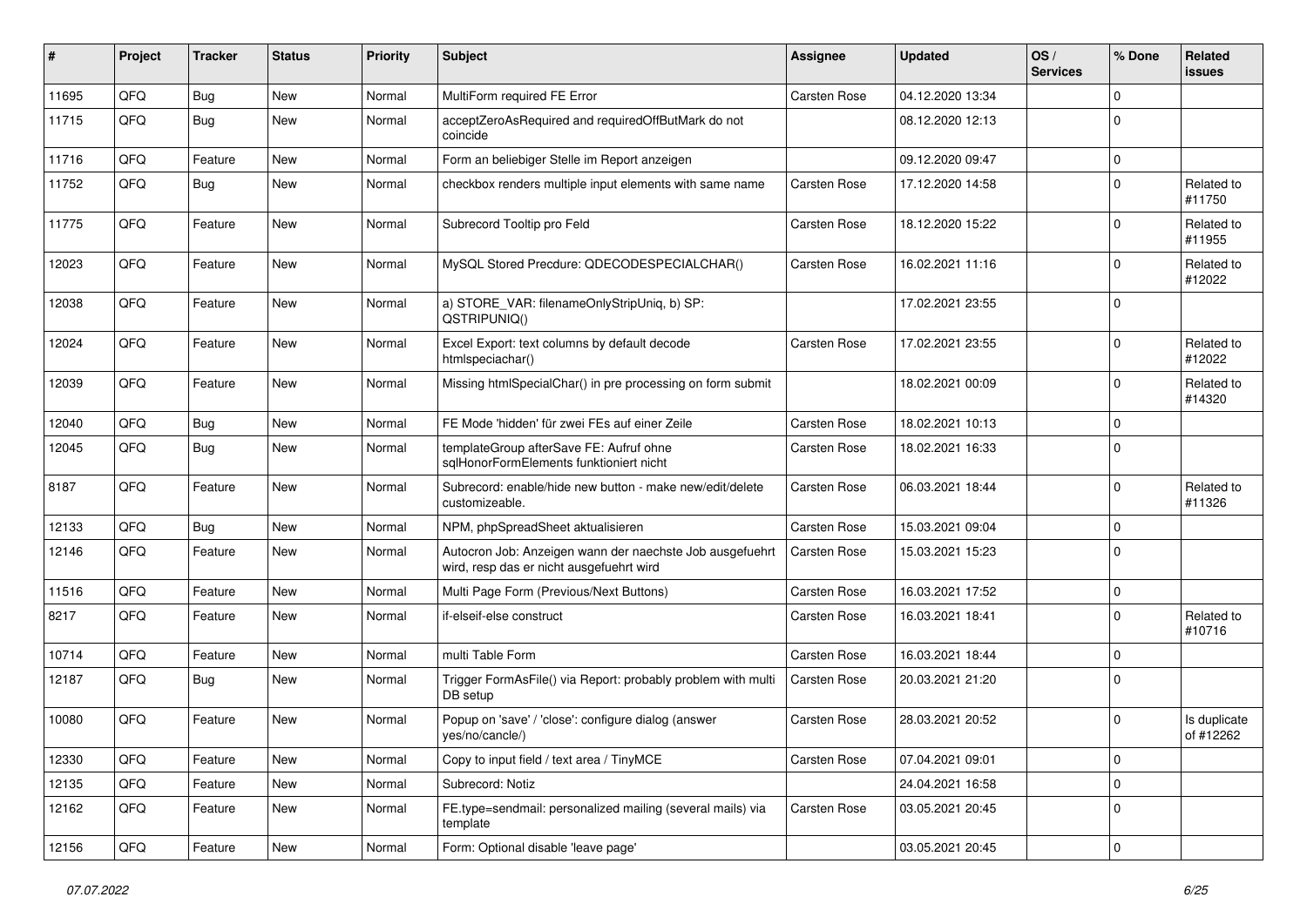| $\vert$ # | <b>Project</b> | <b>Tracker</b> | <b>Status</b> | <b>Priority</b> | <b>Subject</b>                                                                                                            | Assignee                                               | <b>Updated</b>   | OS/<br><b>Services</b> | % Done      | Related<br><b>issues</b>                      |                      |
|-----------|----------------|----------------|---------------|-----------------|---------------------------------------------------------------------------------------------------------------------------|--------------------------------------------------------|------------------|------------------------|-------------|-----------------------------------------------|----------------------|
| 12109     | QFQ            | Feature        | New           | Normal          | Donwload Link: Plain, SIP, Persistent Link, Peristent SIP -<br>new notation                                               | Carsten Rose                                           | 03.05.2021 20:45 |                        | $\Omega$    | Related to<br>#12085                          |                      |
| 12480     | QFQ            | Feature        | New           | Normal          | If QFQ upgrade is running, block further request                                                                          | <b>Carsten Rose</b>                                    | 03.05.2021 20:45 |                        | $\mathbf 0$ |                                               |                      |
| 12477     | QFQ            | Feature        | New           | Normal          | Support for refactoring: Form, FormElement, diverse<br>Tabellen/Spalten, tt-content Records                               | Carsten Rose                                           | 03.05.2021 20:45 |                        | $\mathbf 0$ |                                               |                      |
| 12474     | QFQ            | Feature        | <b>New</b>    | Normal          | Check BaseConfigURL if it is given and the the last char is '/'                                                           | Carsten Rose                                           | 03.05.2021 20:45 |                        | $\Omega$    |                                               |                      |
| 12413     | QFQ            | Feature        | New           | Normal          | STORE_TYPO3: enhance for {{be_users.email:T}},<br>{{fe users.email:T}}                                                    | Carsten Rose                                           | 03.05.2021 20:45 |                        | $\mathbf 0$ | Related to<br>#12412.<br>Related to<br>#10012 |                      |
| 12400     | QFQ            | Feature        | <b>New</b>    | Normal          | Tutorial ist in QFQ Doku, Wird in der Suche gefunden, es gibt   Carsten Rose<br>aber kein Menupunkt - Inhalt ueberpruefen |                                                        | 03.05.2021 20:45 |                        | $\mathbf 0$ |                                               |                      |
| 12269     | QFQ            | Feature        | <b>New</b>    | Normal          | 2FA - Login                                                                                                               | Carsten Rose                                           | 03.05.2021 20:45 |                        | $\mathbf 0$ |                                               |                      |
| 11747     | QFQ            | Feature        | <b>New</b>    | Normal          | Maintenance Page with Redirect                                                                                            | Carsten Rose                                           | 03.05.2021 20:47 |                        | $\Omega$    | Related to<br>#11741                          |                      |
| 11955     | QFQ            | Feature        | <b>New</b>    | Normal          | subrecord: new title option to set <th> attributes - e.g. to<br/>customize tablesorter options.</th>                      | attributes - e.g. to<br>customize tablesorter options. | Carsten Rose     | 03.05.2021 20:47       |             | $\Omega$                                      | Related to<br>#11775 |
| 11668     | QFQ            | Bug            | New           | Normal          | Play function.sql - problem with mysql                                                                                    | Carsten Rose                                           | 03.05.2021 20:48 |                        | $\mathbf 0$ |                                               |                      |
| 11667     | QFQ            | <b>Bug</b>     | <b>New</b>    | Normal          | MySQL mariadb-server-10.3: Incorrect datetime value                                                                       | Carsten Rose                                           | 03.05.2021 20:48 |                        | $\mathbf 0$ |                                               |                      |
| 12163     | QFQ            | Feature        | <b>New</b>    | Normal          | Checkbox: table wrap                                                                                                      | Carsten Rose                                           | 03.05.2021 20:51 |                        | $\Omega$    |                                               |                      |
| 12119     | QFQ            | Feature        | <b>New</b>    | Normal          | AS paged: error message missing if there ist no 'r' argument.                                                             | Carsten Rose                                           | 03.05.2021 20:51 |                        | $\mathbf 0$ |                                               |                      |
| 10345     | QFQ            | Feature        | <b>New</b>    | Normal          | Templates - Patterns QFQ Style                                                                                            |                                                        | 03.05.2021 21:01 |                        | $\Omega$    | Related to<br>#10713                          |                      |
| 10766     | QFQ            | Bug            | <b>New</b>    | High            | Radiobutton / parameter.buttonClass=btn-default: dynamic<br>update                                                        |                                                        | 03.05.2021 21:12 |                        | $\Omega$    | Related to<br>#11237                          |                      |
| 10640     | QFQ            | Bug            | New           | High            | TypeAhead Tag: FE editierbar trotz readOnly                                                                               | Carsten Rose                                           | 03.05.2021 21:12 |                        | $\mathbf 0$ | Related to<br>#7795                           |                      |
| 10508     | QFQ            | Bug            | <b>New</b>    | High            | Multi Form broken on Multi DB Instance                                                                                    | Carsten Rose                                           | 03.05.2021 21:12 |                        | $\mathbf 0$ |                                               |                      |
| 10506     | QFQ            | Bug            | <b>New</b>    | High            | Template Group broken on MultiDB instance                                                                                 | Carsten Rose                                           | 03.05.2021 21:12 |                        | $\Omega$    | Related to<br>#10505                          |                      |
| 10081     | QFQ            | Bug            | New           | High            | Stale record lock after 'forbidden' character                                                                             | Carsten Rose                                           | 03.05.2021 21:12 |                        | $\Omega$    | Related to<br>#10082,<br>Related to<br>#9789  |                      |
| 12468     | QFQ            | Bug            | <b>New</b>    | Urgent          | Form: update Form.title after save                                                                                        | <b>Carsten Rose</b>                                    | 03.05.2021 21:12 |                        | $\Omega$    |                                               |                      |
| 11850     | QFQ            | Feature        | New           | Urgent          | Wizard Form: basierend auf einer Tabelle eine Form anlegen.                                                               |                                                        | 03.05.2021 21:12 |                        | $\Omega$    | Blocked by<br>#8082                           |                      |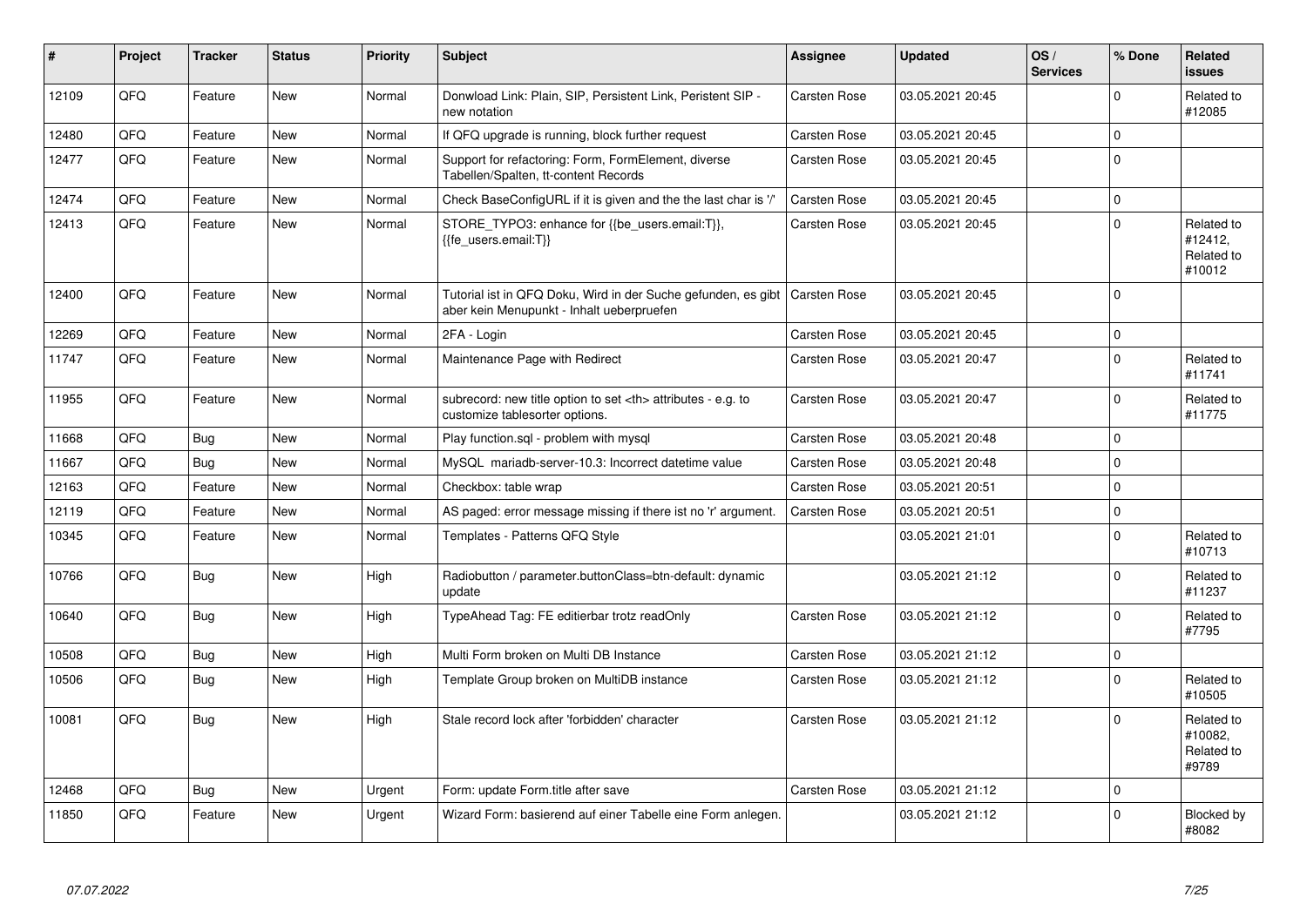| ∦     | Project | <b>Tracker</b> | <b>Status</b> | <b>Priority</b> | <b>Subject</b>                                                                                                 | <b>Assignee</b>     | <b>Updated</b>   | OS/<br><b>Services</b> | % Done      | Related<br><b>issues</b>                      |
|-------|---------|----------------|---------------|-----------------|----------------------------------------------------------------------------------------------------------------|---------------------|------------------|------------------------|-------------|-----------------------------------------------|
| 11237 | QFQ     | Bug            | <b>New</b>    | High            | Radiobutton / parameter.buttonClass= btn-default - kein dirty<br>Trigger                                       | Benjamin Baer       | 03.05.2021 21:12 |                        | $\mathbf 0$ | Related to<br>#10766                          |
| 11057 | QFQ     | Bug            | <b>New</b>    | High            | Checkboxes ohne span.checkmark im Report werden<br>ausgeblendet                                                | Benjamin Baer       | 03.05.2021 21:12 |                        | $\Omega$    | Related to<br>#11039                          |
| 3727  | QFQ     | Feature        | <b>New</b>    | High            | Security: Session Hijacking erschweren                                                                         | Carsten Rose        | 03.05.2021 21:14 |                        | $\mathbf 0$ |                                               |
| 7650  | QFQ     | <b>Bug</b>     | <b>New</b>    | High            | Optional do not show 'required' sign on FormElement                                                            | Carsten Rose        | 03.05.2021 21:14 |                        | $\mathbf 0$ |                                               |
| 5715  | QFQ     | Feature        | New           | High            | PDF Caching                                                                                                    | <b>Carsten Rose</b> | 03.05.2021 21:14 |                        | $\mathbf 0$ | Related to<br>#5851,<br>Related to<br>#6357   |
| 5459  | QFQ     | <b>Bug</b>     | <b>New</b>    | High            | Multi DB: spread system tables between 'QFQ' and 'Data'-DB                                                     | Carsten Rose        | 03.05.2021 21:14 |                        | $\mathbf 0$ | Related to<br>#4720                           |
| 5221  | QFQ     | Bug            | <b>New</b>    | High            | Download Dialog: Bleibt stehen in FF wenn Datei<br>automatisch gespeichert wird.                               | Carsten Rose        | 03.05.2021 21:14 |                        | $\Omega$    |                                               |
| 8962  | QFQ     | Feature        | <b>New</b>    | High            | allow for form fields with identical names                                                                     | Carsten Rose        | 03.05.2021 21:14 |                        | $\mathbf 0$ |                                               |
| 8668  | QFQ     | <b>Bug</b>     | New           | High            | Pill disabled: dyamic mode 'hidden' not respected - FE is still<br>required                                    | Carsten Rose        | 03.05.2021 21:14 |                        | $\mathbf 0$ |                                               |
| 8431  | QFQ     | Bug            | <b>New</b>    | High            | autocron.php with wrong path                                                                                   | Carsten Rose        | 03.05.2021 21:14 |                        | $\pmb{0}$   |                                               |
| 8083  | QFQ     | Bug            | <b>New</b>    | High            | FormEditor: primary table list does not respect<br>'indexDb={{indexData:Y}}'                                   | Carsten Rose        | 03.05.2021 21:14 |                        | $\Omega$    | Has<br>duplicate<br>#6678                     |
| 7899  | QFQ     | Bug            | New           | High            | Fe.type=password / retype / required: always complain about<br>missing value                                   | Carsten Rose        | 03.05.2021 21:14 |                        | $\mathbf 0$ |                                               |
| 7850  | OFQ     | Feature        | <b>New</b>    | High            | Upload records: non 'pathFileName' column                                                                      | <b>Carsten Rose</b> | 03.05.2021 21:14 |                        | $\pmb{0}$   |                                               |
| 12465 | QFQ     | Feature        | <b>New</b>    | Normal          | QFQ Function: use in FE to fill StoreRecord                                                                    | Carsten Rose        | 05.05.2021 21:58 |                        | $\mathbf 0$ |                                               |
| 12412 | QFQ     | Feature        | <b>New</b>    | Normal          | Action/Escape qualifier 'e' (empty), '0': if given, an empty<br>string (or '0') will be treated as 'not found' | Carsten Rose        | 08.05.2021 09:40 |                        | $\Omega$    | Related to<br>#12413.<br>Related to<br>#10012 |
| 11893 | QFQ     | Feature        | <b>New</b>    | High            | Broken SIP: a) only report one time, b) only report in main<br>column                                          | Carsten Rose        | 12.05.2021 12:13 |                        | $\Omega$    | Related to<br>#12532,<br>Related to<br>#14187 |
| 12632 | QFQ     | Feature        | <b>New</b>    | Normal          | TinyMCE: Prepare CSS classes for images                                                                        | Carsten Rose        | 04.06.2021 14:35 |                        | 100         | Blocked by<br>#12186                          |
| 9531  | QFQ     | Bug            | <b>New</b>    | High            | FE File: Dynamic Update / modeSgl / required detected even<br>it not set                                       | <b>Carsten Rose</b> | 11.06.2021 20:32 |                        | $\mathbf 0$ | Related to<br>#12398                          |
| 7890  | QFQ     | Bug            | <b>New</b>    | Normal          | FormElement 'required': extraButtonInfo not aligned                                                            | Carsten Rose        | 11.06.2021 21:17 |                        | $\mathbf 0$ | Related to<br>#11517                          |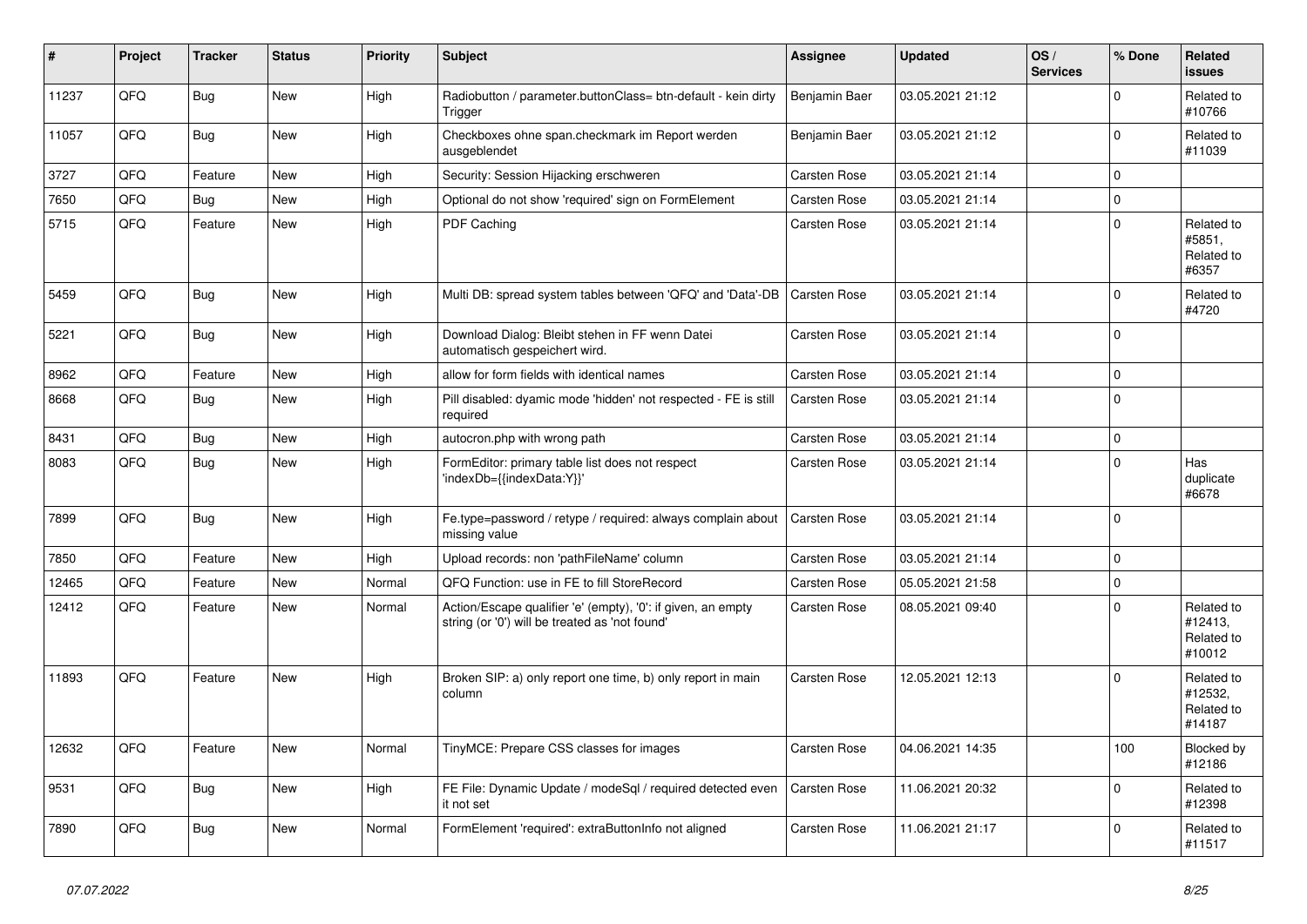| #     | Project | <b>Tracker</b> | <b>Status</b> | <b>Priority</b> | <b>Subject</b>                                                                                                                        | Assignee            | <b>Updated</b>   | OS/<br><b>Services</b> | % Done      | Related<br><b>issues</b>                      |
|-------|---------|----------------|---------------|-----------------|---------------------------------------------------------------------------------------------------------------------------------------|---------------------|------------------|------------------------|-------------|-----------------------------------------------|
| 9348  | QFQ     | Feature        | New           | Normal          | defaultThumbnailSize: pre render thumbnails                                                                                           | Carsten Rose        | 12.06.2021 09:05 |                        | $\mathbf 0$ |                                               |
| 6723  | QFQ     | Feature        | New           | Normal          | Report QFQ Installation and Version                                                                                                   | Carsten Rose        | 12.06.2021 09:07 |                        | $\mathbf 0$ |                                               |
| 6261  | QFQ     | Feature        | New           | Normal          | Persistent SIP                                                                                                                        | Carsten Rose        | 12.06.2021 09:07 |                        | $\mathbf 0$ | Related to<br>#10819                          |
| 11460 | QFQ     | Feature        | New           | Normal          | Easier creation of changelog: gitchangelog                                                                                            | Carsten Rose        | 12.06.2021 10:20 |                        | $\mathbf 0$ | Related to<br>#13467                          |
| 9347  | QFQ     | Bug            | New           | High            | FE.type=upload with dynamic show/hidden: required not<br>detected                                                                     | Carsten Rose        | 12.06.2021 10:40 |                        | $\mathbf 0$ | Related to<br>#5305,<br>Related to<br>#12398  |
| 12679 | QFQ     | Feature        | New           | Normal          | tablesorter: custom column width                                                                                                      | Carsten Rose        | 16.06.2021 11:10 |                        | $\mathbf 0$ |                                               |
| 5305  | QFQ     | Bug            | New           | Normal          | Upload FormElement: nicht disabled by readonly Form                                                                                   | Carsten Rose        | 16.06.2021 13:43 |                        | $\mathbf 0$ | Related to<br>#9347,<br>Related to<br>#9834   |
| 9013  | QFQ     | Bug            | New           | Normal          | Error in Twig template not handled                                                                                                    | Carsten Rose        | 20.10.2021 13:43 |                        | $\mathbf 0$ |                                               |
| 11702 | QFQ     | Feature        | New           | Normal          | HTML Special Char makes no sense for 'allbut' if '&' is<br>forbidden                                                                  | Carsten Rose        | 07.12.2021 16:35 |                        | $\mathbf 0$ | Related to<br>#5112,<br>Related to<br>#14320  |
| 12186 | QFQ     | Feature        | New           | High            | TinyMCE Config für Objekte                                                                                                            | <b>Carsten Rose</b> | 07.12.2021 17:19 |                        | $\mathbf 0$ | <b>Blocks</b><br>#12632                       |
| 10114 | QFQ     | Feature        | New           | High            | Symbol (Link): 'G:' (Glyphicon) replaced by 'i:' (icon)                                                                               |                     | 07.12.2021 17:19 |                        | $\Omega$    | Related to<br>#3797,<br>Related to<br>#4194   |
| 12974 | QFQ     | Bug            | New           | High            | Sanitize Queries in Action-Elements                                                                                                   | Carsten Rose        | 07.12.2021 17:19 |                        | $\mathbf 0$ |                                               |
| 12670 | QFQ     | Bug            | New           | High            | Dropdown-Menu classes können nicht mehr angegeben<br>werden                                                                           | Carsten Rose        | 07.12.2021 17:19 |                        | $\mathbf 0$ |                                               |
| 12532 | QFQ     | Feature        | New           | High            | SIP-Parameter bei Seitenaufruf in Browser-Console anzeigen                                                                            | Carsten Rose        | 07.12.2021 17:19 |                        | $\mathbf 0$ | Related to<br>#11893,<br>Related to<br>#14187 |
| 12513 | QFQ     | Bug            | New           | High            | Implement server side check of maxlength                                                                                              | <b>Carsten Rose</b> | 07.12.2021 17:19 |                        | $\mathbf 0$ |                                               |
| 12545 | QFQ     | Bug            | New           | Urgent          | sql.log not created / updated                                                                                                         | Carsten Rose        | 14.12.2021 16:02 |                        | $\mathbf 0$ |                                               |
| 12702 | QFQ     | Bug            | New           | High            | templateGroup: broken in multiDb Setup                                                                                                | Carsten Rose        | 14.12.2021 16:02 |                        | $\mathbf 0$ |                                               |
| 12544 | QFQ     | Feature        | New           | High            | a) ' AS _link' new also as ' AS _format', b) sortierung via<br>'display: none;', c) ' format' benoeitgt nicht zwingend<br>u/U/p/m/z/d | Carsten Rose        | 14.12.2021 16:03 |                        | $\mathbf 0$ |                                               |
| 12327 | QFQ     | Bug            | New           | Normal          | Copy to clipboard: Glyphicon can not be changed                                                                                       | Carsten Rose        | 27.12.2021 17:59 |                        | $\mathbf 0$ |                                               |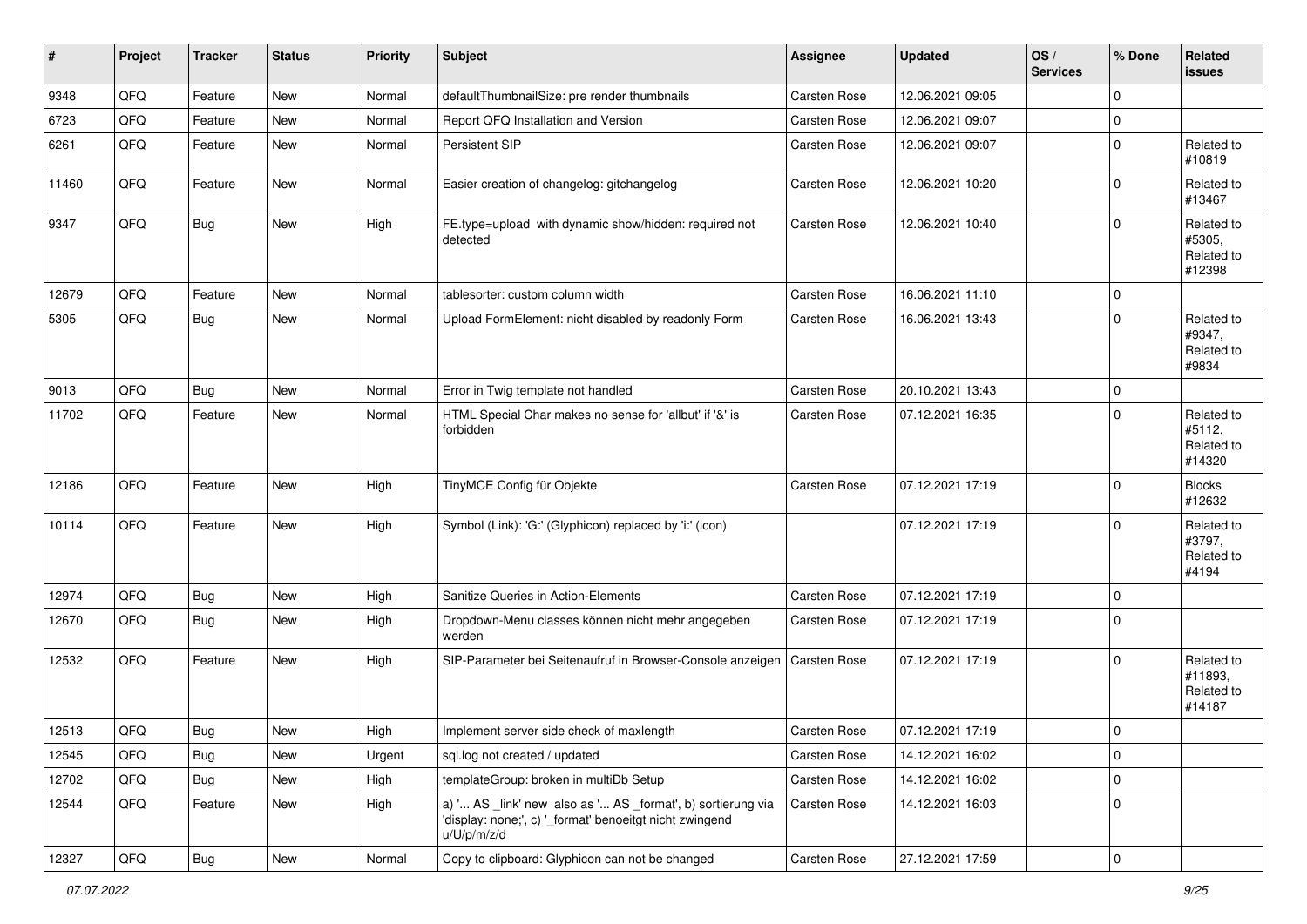| #     | Project | <b>Tracker</b> | <b>Status</b> | <b>Priority</b> | Subject                                                                                                                                             | Assignee            | <b>Updated</b>   | OS/<br><b>Services</b> | % Done      | Related<br>issues    |
|-------|---------|----------------|---------------|-----------------|-----------------------------------------------------------------------------------------------------------------------------------------------------|---------------------|------------------|------------------------|-------------|----------------------|
| 12476 | QFQ     | Feature        | <b>New</b>    | Normal          | clearMe: a) should trigger 'dirty', b) sticky on textarea resize                                                                                    | Benjamin Baer       | 04.01.2022 08:40 |                        | $\mathbf 0$ | Related to<br>#9528  |
| 13659 | QFQ     | <b>Bug</b>     | New           | Normal          | wrong sanitize class applied to R-store                                                                                                             | Carsten Rose        | 15.01.2022 14:23 |                        | 0           |                      |
| 13706 | QFQ     | Bug            | New           | Normal          | Wrong CheckType in FieldElement LastStatus of Form Cron                                                                                             | <b>Carsten Rose</b> | 21.01.2022 18:20 |                        | $\mathbf 0$ |                      |
| 4413  | QFQ     | Feature        | New           | Normal          | fieldset: show/hidden, modeSql, dynamicUpdate                                                                                                       | Carsten Rose        | 09.02.2022 15:19 |                        | $\mathbf 0$ |                      |
| 13843 | QFQ     | Feature        | New           | Normal          | Create JWT via QFQ                                                                                                                                  | Carsten Rose        | 19.03.2022 17:42 |                        | $\mathbf 0$ |                      |
| 13841 | QFQ     | Feature        | New           | Normal          | Create PDF via iText - evaluate                                                                                                                     | Carsten Rose        | 19.03.2022 17:42 |                        | $\mathbf 0$ |                      |
| 13757 | QFQ     | Feature        | New           | High            | QR / Bar-Code Plugin                                                                                                                                | Enis Nuredini       | 19.03.2022 17:43 |                        | $\mathbf 0$ |                      |
| 13700 | QFQ     | Feature        | New           | Normal          | Redesign qfq.io Seite                                                                                                                               | <b>Carsten Rose</b> | 19.03.2022 17:43 |                        | $\mathbf 0$ |                      |
| 13647 | QFQ     | Bug            | New           | Normal          | Autofocus funktioniert nicht auf Chrome                                                                                                             | Benjamin Baer       | 19.03.2022 17:44 |                        | $\mathbf 0$ |                      |
| 13592 | QFQ     | Bug            | New           | Normal          | QFQ Build Queue: das vergeben von Tags klappt nicht. Es<br>werden keine Releases gebaut.                                                            | Carsten Rose        | 19.03.2022 17:45 |                        | $\Omega$    |                      |
| 13528 | QFQ     | Bug            | New           | Normal          | qfq.io > releases: es wird kein neues Release angelegt                                                                                              | Benjamin Baer       | 19.03.2022 17:46 |                        | $\mathbf 0$ |                      |
| 13467 | QFQ     | Feature        | New           | Normal          | ChangeLog Generator                                                                                                                                 | Carsten Rose        | 19.03.2022 17:46 |                        | $\mathbf 0$ | Related to<br>#11460 |
| 13460 | QFQ     | Bug            | New           | Normal          | Doc: Password set/reset  password should not processed<br>with 'html encode'                                                                        | Carsten Rose        | 19.03.2022 17:46 |                        | $\mathbf 0$ |                      |
| 13332 | QFQ     | Bug            | New           | Normal          | Multi Form: Required Felder werden visuell nicht markiert.                                                                                          | Carsten Rose        | 19.03.2022 17:47 |                        | $\mathbf 0$ |                      |
| 13331 | QFQ     | Bug            | New           | Normal          | Multi Form: Clear Icon misplaced                                                                                                                    | Carsten Rose        | 19.03.2022 17:47 |                        | $\mathbf 0$ |                      |
| 12716 | QFQ     | Bug            | New           | Normal          | template group: Pattern only applied to first instance                                                                                              | <b>Carsten Rose</b> | 19.03.2022 17:47 |                        | $\mathbf 0$ |                      |
| 12664 | QFQ     | Feature        | New           | Normal          | TinyMCE: report/remove malicous HTML/JS Code                                                                                                        | Carsten Rose        | 19.03.2022 17:47 |                        | $\mathbf 0$ | Related to<br>#14320 |
| 12603 | QFQ     | Feature        | New           | Normal          | Dropdown (Select), Radio, checkbox:<br>itemListAlways={{!SELECT key, value}}                                                                        | Carsten Rose        | 19.03.2022 17:47 |                        | $\Omega$    |                      |
| 12581 | QFQ     | Bug            | <b>New</b>    | Normal          | Form.forward=close: Record 'new' in new browser tab > save<br>(& close) >> Form is not reloaded with new created record id<br>and stays in mode=new | Carsten Rose        | 19.03.2022 17:48 |                        | $\mathbf 0$ |                      |
| 12520 | QFQ     | <b>Bug</b>     | New           | Normal          | Switch FE User: still active even FE User session expired                                                                                           | <b>Carsten Rose</b> | 19.03.2022 17:48 |                        | $\mathbf 0$ |                      |
| 12512 | QFQ     | Bug            | New           | Normal          | Some MySQL Installation can't use 'stored procedures'                                                                                               | Carsten Rose        | 19.03.2022 17:48 |                        | $\mathbf 0$ |                      |
| 12556 | QFQ     | Feature        | New           | Normal          | Pills Title: colored = static or dynamic on allrequiredgiven                                                                                        | Benjamin Baer       | 19.03.2022 17:49 |                        | 0           |                      |
| 12714 | QFQ     | Bug            | New           | Normal          | Conversion of GIF to PDF broken when GIF contains Alpha.                                                                                            | Carsten Rose        | 19.03.2022 17:49 |                        | $\mathbf 0$ |                      |
| 11892 | QFQ     | Feature        | New           | Normal          | tablesorter: columns with links are hard to order - new<br>qualifier 'Y: <ord>'</ord>                                                               | Enis Nuredini       | 23.03.2022 09:22 |                        | $\mathbf 0$ |                      |
| 10463 | QFQ     | Feature        | New           | Normal          | Report _link: expliztes setzen von HTML Tags (Bedarf fuer<br>'data-selenium' & 'id')                                                                | Enis Nuredini       | 23.03.2022 09:23 |                        | 0           | Related to<br>#7648  |
| 8891  | QFQ     | <b>Bug</b>     | New           | High            | formSubmitLog: do not log passwords                                                                                                                 | Enis Nuredini       | 25.03.2022 09:06 |                        | $\mathbf 0$ |                      |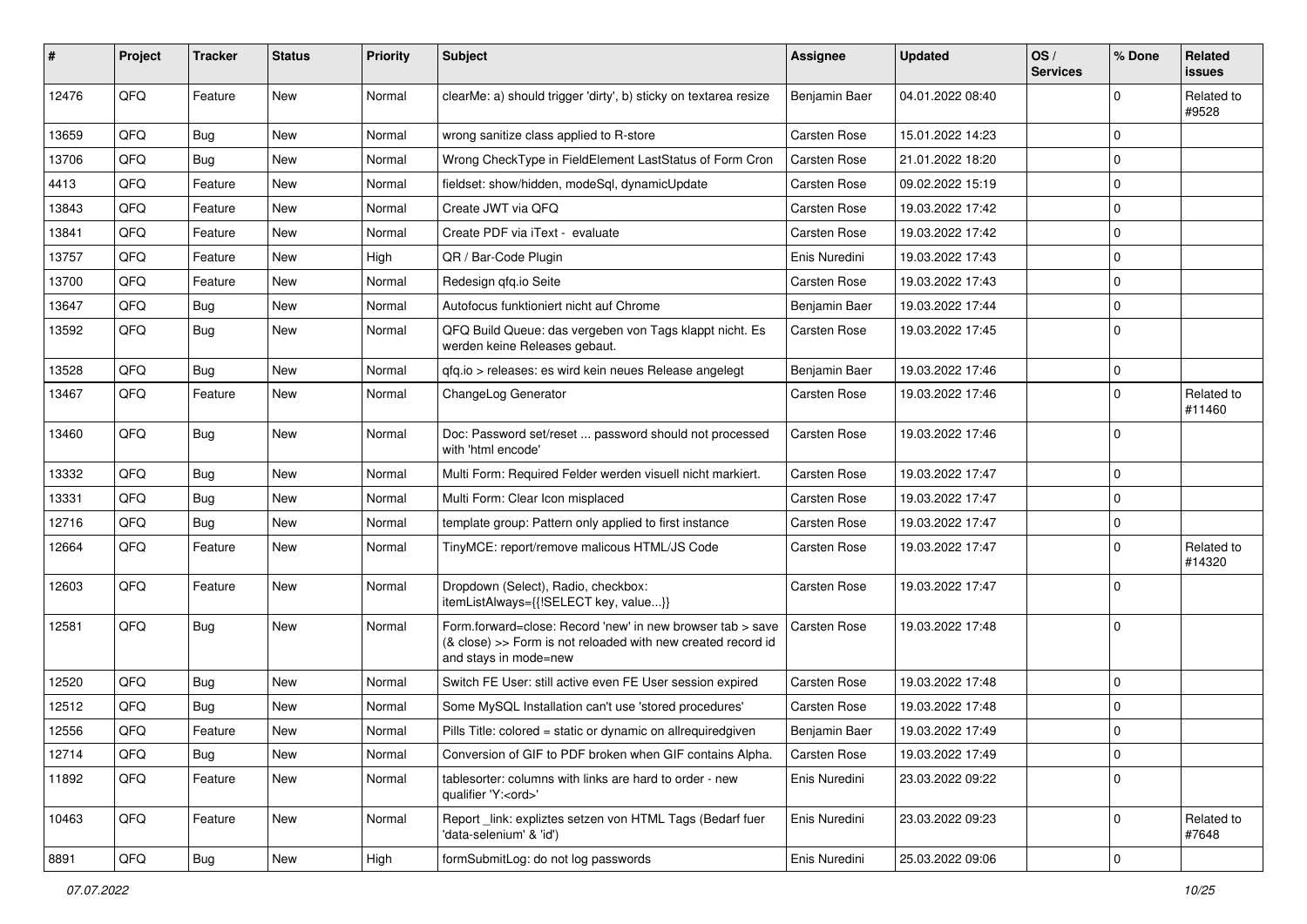| $\#$  | Project | <b>Tracker</b> | <b>Status</b> | <b>Priority</b> | <b>Subject</b>                                                         | <b>Assignee</b>        | <b>Updated</b>   | OS/<br><b>Services</b> | % Done      | Related<br><b>issues</b>                                               |
|-------|---------|----------------|---------------|-----------------|------------------------------------------------------------------------|------------------------|------------------|------------------------|-------------|------------------------------------------------------------------------|
| 13451 | QFQ     | Bug            | New           | Normal          | Character Counter / Max Character: Problem in Safari                   | Carsten Rose           | 15.04.2022 17:18 |                        | $\mathbf 0$ |                                                                        |
| 14091 | QFQ     | Bug            | New           | Normal          | inconsistent template path for twig                                    | <b>Carsten Rose</b>    | 19.04.2022 18:36 |                        | $\mathbf 0$ |                                                                        |
| 10979 | QFQ     | Feature        | New           | Normal          | Ajax Calls an API - dataReport                                         | Carsten Rose           | 11.05.2022 12:15 |                        | $\mathbf 0$ |                                                                        |
| 13945 | QFQ     | Feature        | <b>New</b>    | Normal          | As _link: content before/after link                                    | Enis Nuredini          | 28.05.2022 11:01 |                        | $\mathbf 0$ | Related to<br>#12262                                                   |
| 14028 | QFQ     | Feature        | New           | Normal          | Required notification: visual nicer                                    | Enis Nuredini          | 28.05.2022 11:01 |                        | $\mathbf 0$ |                                                                        |
| 14077 | QFQ     | <b>Bug</b>     | New           | Normal          | As _link: Attribute 'class' missing by r:1 and r:3 - but should<br>set | Carsten Rose           | 28.05.2022 11:02 |                        | $\mathbf 0$ | Related to<br>#5342,<br>Related to<br>#4343                            |
| 14187 | QFQ     | Feature        | New           | High            | qfq.log: show current URL                                              | <b>Carsten Rose</b>    | 28.05.2022 11:02 |                        | $\mathbf 0$ | Related to<br>#13933,<br>Related to<br>#12532,<br>Related to<br>#11893 |
| 14227 | QFQ     | Feature        | New           | Normal          | Selenium Konkurrenz: cypress.io                                        | Enis Nuredini          | 28.05.2022 11:02 |                        | $\Omega$    |                                                                        |
| 14233 | QFQ     | <b>Bug</b>     | New           | Normal          | AS_link: question - HTML is not rendered                               | Carsten Rose           | 28.05.2022 11:02 |                        | 0           |                                                                        |
| 13609 | QFQ     | Feature        | New           | Normal          | QFQ Introduction: Seite aufloesen                                      | Philipp<br>Gröbelbauer | 28.05.2022 11:02 |                        | $\mathbf 0$ |                                                                        |
| 14090 | QFQ     | Feature        | New           | Normal          | Nützliche _script funktionen                                           | <b>Carsten Rose</b>    | 28.05.2022 11:03 |                        | $\mathbf 0$ |                                                                        |
| 14185 | QFQ     | Feature        | New           | Normal          | External/Autocron.php - better suitable directory                      | Support: System        | 28.05.2022 11:03 |                        | $\mathbf 0$ |                                                                        |
| 12989 | QFQ     | Bug            | New           | Normal          | empty string does not trigger dynamic update                           | Enis Nuredini          | 28.05.2022 11:09 |                        | $\mathbf 0$ |                                                                        |
| 12066 | QFQ     | Bug            | New           | High            | enterAsSubmit: Forward wird nicht ausgeführt                           | Enis Nuredini          | 29.05.2022 09:23 |                        | 0           |                                                                        |
| 13716 | QFQ     | <b>Bug</b>     | New           | High            | Firefox ask to store username/password                                 | Enis Nuredini          | 30.05.2022 09:31 |                        | $\mathbf 0$ | Related to<br>#13827                                                   |
| 12490 | QFQ     | Feature        | New           | Normal          | Loading Plugins in QFQ - see what tinymce does. (lazy<br>loading)      | Benjamin Baer          | 08.06.2022 10:37 |                        | $\mathbf 0$ | Related to<br>#12611,<br>Related to<br>#10013,<br>Related to<br>#7732  |
| 14304 | QFQ     | Bug            | New           | Normal          | table sorter view safer does not work                                  | <b>Carsten Rose</b>    | 10.06.2022 11:49 |                        | $\mathbf 0$ |                                                                        |
| 14305 | QFQ     | Bug            | New           | Normal          | Inline Report editing does not create history entries                  | Carsten Rose           | 10.06.2022 11:55 |                        | $\mathbf 0$ |                                                                        |
| 14322 | QFQ     | <b>Bug</b>     | New           | Normal          | Form Load: by default no scroll (save & close should be<br>visible)    | Enis Nuredini          | 15.06.2022 14:12 |                        | $\mathbf 0$ | Related to<br>#14321,<br>Related to<br>#6232                           |
| 14377 | QFQ     | Bug            | New           | Normal          | Documentation > General Tips: white page after migration               | Enis Nuredini          | 19.06.2022 16:37 |                        | $\mathbf 0$ |                                                                        |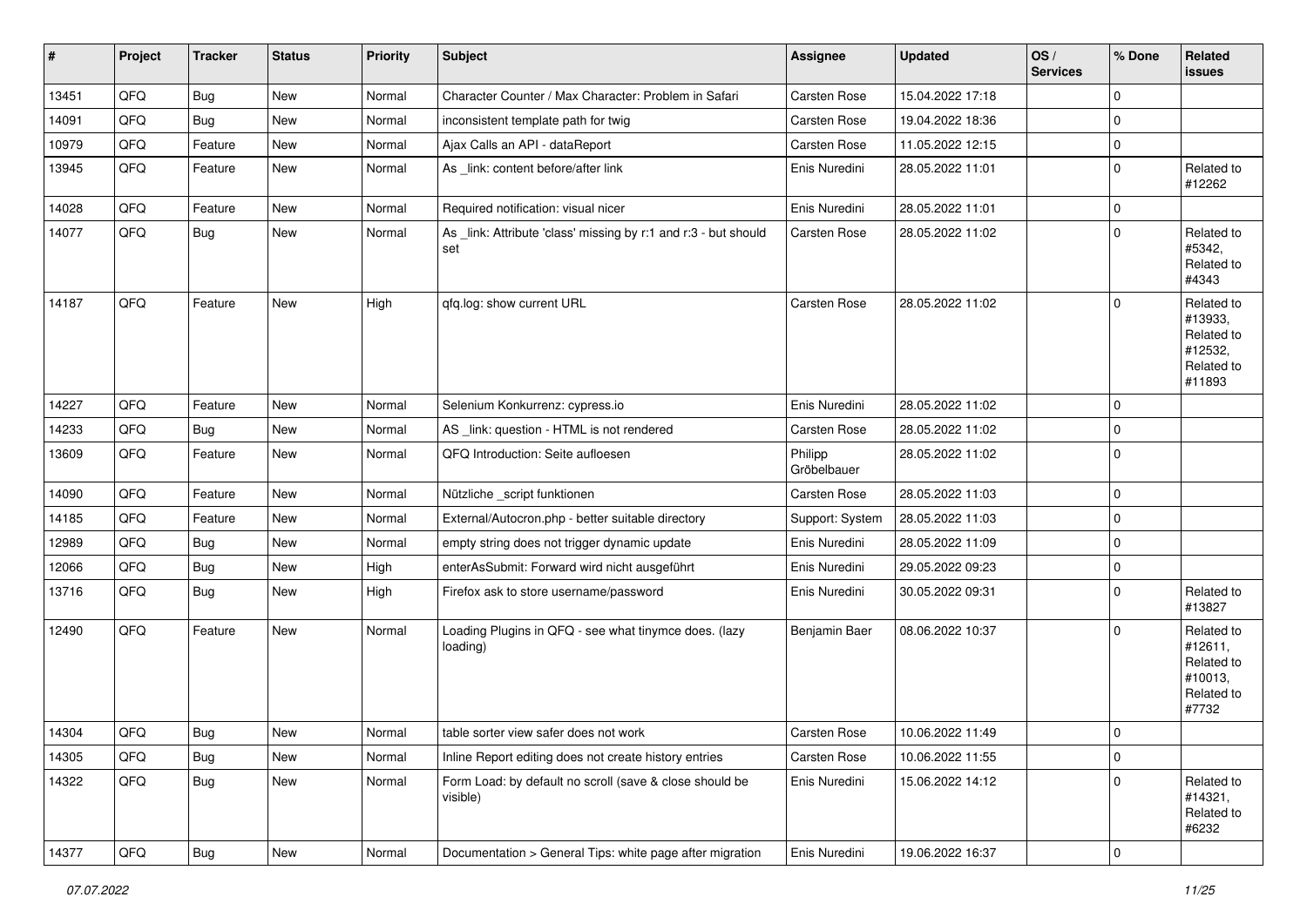| #     | <b>Project</b> | <b>Tracker</b> | <b>Status</b> | <b>Priority</b> | <b>Subject</b>                                                                                         | <b>Assignee</b>     | <b>Updated</b>   | OS/<br><b>Services</b> | % Done         | Related<br><b>issues</b> |
|-------|----------------|----------------|---------------|-----------------|--------------------------------------------------------------------------------------------------------|---------------------|------------------|------------------------|----------------|--------------------------|
| 14376 | QFQ            | Feature        | New           | Normal          | QFQ Bootstrap: if missing, create stored procedures                                                    | Enis Nuredini       | 19.06.2022 16:37 |                        | $\Omega$       |                          |
| 14395 | QFQ            | Support        | New           | Normal          | FormEditor: Virtual table columns                                                                      | Enis Nuredini       | 21.06.2022 16:09 |                        | $\mathbf 0$    |                          |
| 9077  | QFQ            | Bug            | New           | Normal          | typeAheadSql: report broken SQL                                                                        | Carsten Rose        | 29.06.2022 22:35 |                        | $\mathbf 0$    | Related to<br>#4018      |
| 9221  | QFQ            | Feature        | New           | Normal          | typeAhead: Zeichenlimite ausschalten                                                                   | Carsten Rose        | 29.06.2022 22:36 |                        | $\Omega$       |                          |
| 4018  | QFQ            | Feature        | New           | Normal          | typeahead: long query parameter / answer triggers 'Attack<br>detected' and purges current SIP storage. | Carsten Rose        | 29.06.2022 22:46 |                        | $\Omega$       | Related to<br>#9077      |
| 3864  | QFQ            | Feature        | New           | Normal          | Encrypt / decrypt field                                                                                | Enis Nuredini       | 30.06.2022 16:29 |                        | $\mathbf 0$    |                          |
| 14463 | QFQ            | Support        | New           | Normal          | TinyMCE: FormElement.size = <width>,<height></height></width>                                          | Enis Nuredini       | 03.07.2022 17:52 |                        | $\Omega$       | Related to<br>#14455     |
| 14455 | QFQ            | Support        | New           | Normal          | TinyMCE: Activate save button after upload picture over<br>drag&drop                                   | Enis Nuredini       | 03.07.2022 17:53 |                        | $\Omega$       | Related to<br>#14463     |
| 14464 | QFQ            | Support        | New           | Normal          | Exception: Missing button to edit FormElement with broken<br>sqlValidate / beforeLoad                  | Carsten Rose        | 04.07.2022 00:13 |                        | $\Omega$       |                          |
| 13354 | QFQ            | Feature        | New           | Normal          | Using Websocket in QFQ                                                                                 | Carsten Rose        | 05.07.2022 16:26 |                        | $\Omega$       | Related to<br>#11076     |
| 9136  | QFQ            | Feature        | New           | Normal          | Create ZIP files with dynamic PDFs                                                                     | Carsten Rose        | 06.07.2022 13:21 |                        | $\overline{0}$ |                          |
| 5942  | QFQ            | Feature        | Priorize      | Normal          | 'L' and 'type': append to links, generate via '_link' by using 'u:'                                    | Carsten Rose        | 01.02.2020 10:13 |                        | $\Omega$       |                          |
| 3782  | QFQ            | Bug            | Priorize      | Normal          | Bei fehlerhafter Eingabe (z.B. Datum) sollte das erwartete<br>Format angezeigt werden                  | Carsten Rose        | 01.02.2020 10:13 |                        | $\Omega$       |                          |
| 7616  | QFQ            | Bug            | Priorize      | Normal          | Selectlist with Enum & Dynamic Update                                                                  | Carsten Rose        | 01.02.2020 10:13 |                        | $\mathbf 0$    |                          |
| 7522  | QFQ            | Feature        | Priorize      | Normal          | Inserting default index.html to folder (Avoid Apache Indexing)                                         | <b>Carsten Rose</b> | 01.02.2020 10:13 |                        | $\mathbf 0$    |                          |
| 7290  | QFQ            | Feature        | Priorize      | Normal          | FormEditor: title as textarea if LEN(title)>60                                                         | Carsten Rose        | 01.02.2020 10:13 |                        | $\Omega$       | Blocked by<br>#7682      |
| 7217  | QFQ            | Feature        | Priorize      | Normal          | Download: notice User if `_sip=?` is missing                                                           | Carsten Rose        | 01.02.2020 10:13 |                        | $\mathbf 0$    |                          |
| 6998  | QFQ            | Feature        | Priorize      | Normal          | Form: with debug=on show column information as tooltip of<br>column label                              | Carsten Rose        | 01.02.2020 10:13 |                        | $\mathbf 0$    |                          |
| 6574  | QFQ            | <b>Bug</b>     | Priorize      | Normal          | qfq.log: Fehlermeldung wurde angezeigt, aber nicht geloggt                                             | Carsten Rose        | 01.02.2020 10:13 |                        | $\mathbf 0$    |                          |
| 8585  | QFQ            | Feature        | Priorize      | Normal          | Enhance Error message for 'unknown form'                                                               | Carsten Rose        | 01.02.2020 10:13 |                        | $\mathbf 0$    |                          |
| 8584  | QFQ            | Feature        | Priorize      | Normal          | FE 'Action' - never assign to Container (except Template<br>Group)                                     | Carsten Rose        | 01.02.2020 10:13 |                        | $\Omega$       |                          |
| 8037  | QFQ            | <b>Bug</b>     | Priorize      | Normal          | FE.type=upload (advanced mode): {{slaveId:V}} missing<br>during dynamic update                         | Carsten Rose        | 01.02.2020 10:13 |                        | $\overline{0}$ |                          |
| 8034  | QFQ            | Feature        | Priorize      | Normal          | FormElement 'data': 22.22.2222 should not be accepted                                                  | Carsten Rose        | 01.02.2020 10:13 |                        | $\mathbf 0$    |                          |
| 7656  | QFQ            | <b>Bug</b>     | Priorize      | Normal          | FE with required, 'pattern' and 'extraButtonLock': always<br>complain about missing value              | Carsten Rose        | 01.02.2020 10:13 |                        | $\overline{0}$ |                          |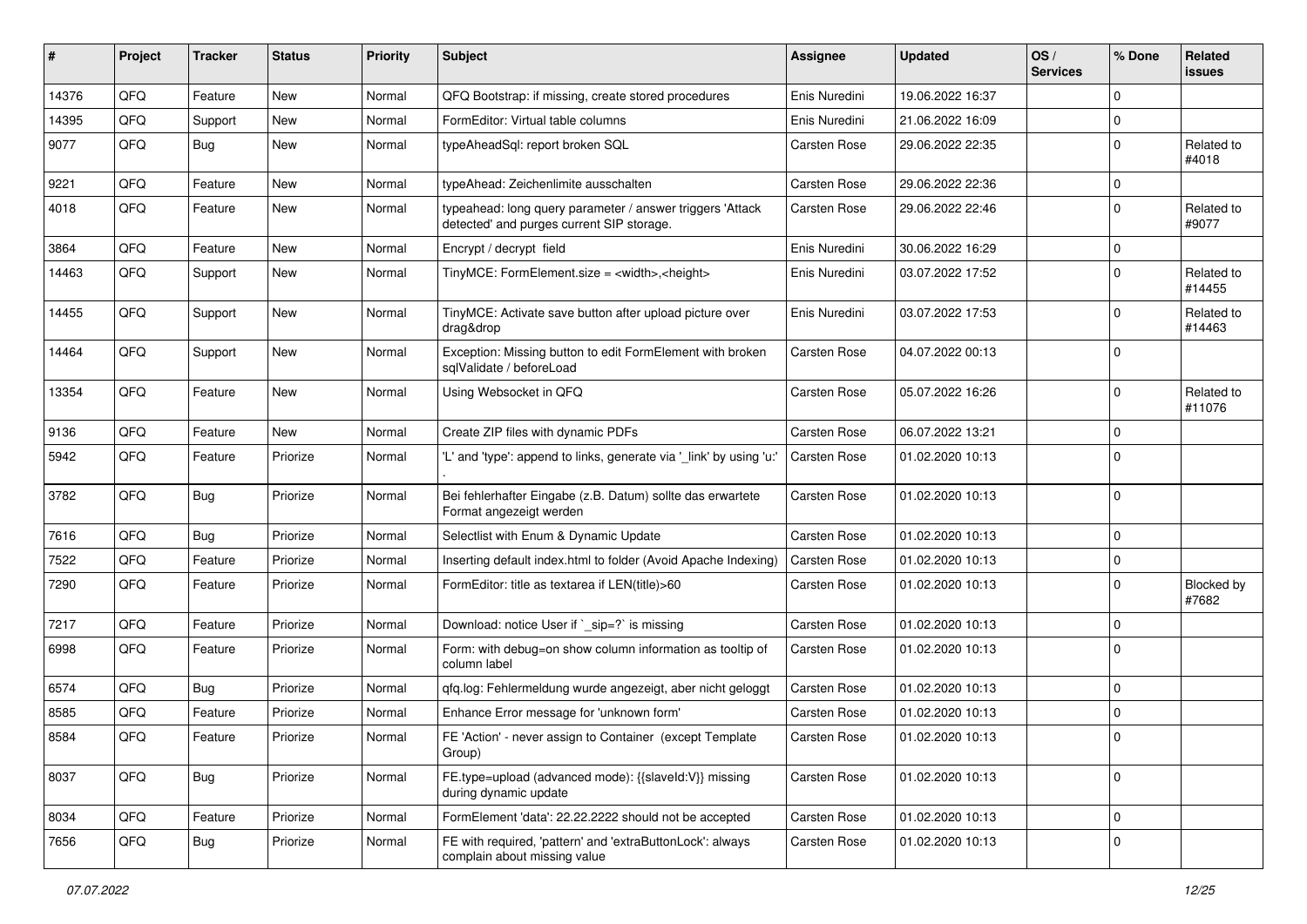| #     | Project | <b>Tracker</b> | <b>Status</b> | <b>Priority</b> | <b>Subject</b>                                                                                     | <b>Assignee</b>     | <b>Updated</b>   | OS/<br><b>Services</b> | % Done      | Related<br><b>issues</b>                      |
|-------|---------|----------------|---------------|-----------------|----------------------------------------------------------------------------------------------------|---------------------|------------------|------------------------|-------------|-----------------------------------------------|
| 7630  | QFQ     | Feature        | Priorize      | Normal          | detailed error message for simple upload                                                           | <b>Carsten Rose</b> | 01.02.2020 10:13 |                        | $\Omega$    |                                               |
| 9947  | QFQ     | Bug            | Priorize      | Normal          | Unwanted error message if missing 'typeAheadSqlPrefetch'                                           | <b>Carsten Rose</b> | 01.02.2020 10:13 |                        | $\mathbf 0$ |                                               |
| 9900  | QFQ     | Feature        | Priorize      | Normal          | Generic API Call: tt-content record >> JSON                                                        | Carsten Rose        | 01.02.2020 10:13 |                        | $\Omega$    |                                               |
| 9862  | QFQ     | Bug            | Priorize      | Normal          | Failed writing to sql mail qfq.log should throw an exception                                       | <b>Carsten Rose</b> | 01.02.2020 10:13 |                        | $\mathbf 0$ |                                               |
| 9975  | QFQ     | Bug            | Priorize      | Normal          | Dropdown Menu: 'r:3' broken                                                                        | Carsten Rose        | 01.02.2020 10:13 |                        | $\mathbf 0$ |                                               |
| 9928  | QFQ     | Feature        | Priorize      | Normal          | SpecialColumnName: a) Deprecated: ' AS "_+tag " ', b)<br>New: ' AS "_ <tag1><tag2>"'</tag2></tag1> | <b>Carsten Rose</b> | 01.02.2020 23:17 |                        | $\mathbf 0$ | Related to<br>#9929                           |
| 8277  | QFQ     | Feature        | Priorize      | Normal          | fe.parameter.default=                                                                              | <b>Carsten Rose</b> | 01.02.2020 23:17 |                        | $\Omega$    | Related to<br>#8113                           |
| 9968  | QFQ     | Feature        | Priorize      | Normal          | Tooltip in Links for Developer                                                                     | Carsten Rose        | 01.02.2020 23:17 |                        | $\mathbf 0$ |                                               |
| 7730  | QFQ     | Feature        | Priorize      | Normal          | SELECT Box: title in between                                                                       | Benjamin Baer       | 01.02.2020 23:22 |                        | $\mathbf 0$ |                                               |
| 10015 | QFQ     | Feature        | Priorize      | Normal          | Monospace in Textarea                                                                              | Carsten Rose        | 03.02.2020 13:40 |                        | $\mathbf 0$ |                                               |
| 10003 | QFQ     | Feature        | Priorize      | Normal          | fieldset: stronger visualize group                                                                 | Benjamin Baer       | 12.02.2020 08:13 |                        | $\mathbf 0$ |                                               |
| 10005 | QFQ     | Feature        | Priorize      | Normal          | Report / special column name:  AS _calendar                                                        | <b>Carsten Rose</b> | 03.06.2020 17:28 |                        | $\mathbf 0$ |                                               |
| 9958  | QFQ     | <b>Bug</b>     | Priorize      | Normal          | Broken subrecord query: no error message                                                           | <b>Carsten Rose</b> | 05.02.2021 15:15 |                        | $\mathbf 0$ |                                               |
| 9534  | QFQ     | Bug            | Priorize      | Urgent          | FE.type=upload: 'Unknown Mode: ID"                                                                 | Carsten Rose        | 03.05.2021 21:14 |                        | $\mathbf 0$ | Related to<br>#9532                           |
| 9173  | QFQ     | <b>Bug</b>     | Priorize      | Urgent          | Stale Record Lock: Firefox                                                                         | <b>Carsten Rose</b> | 03.05.2021 21:14 |                        | $\mathbf 0$ | Related to<br>#9789                           |
| 12504 | QFQ     | Feature        | Priorize      | Normal          | sql.log: report fe.id                                                                              | Carsten Rose        | 05.05.2021 22:09 |                        | $\mathbf 0$ |                                               |
| 12503 | QFQ     | Feature        | Priorize      | Normal          | Detect dangerous UPDATE statement with missing WHERE                                               | <b>Carsten Rose</b> | 05.05.2021 22:09 |                        | $\mathbf 0$ |                                               |
| 11320 | QFQ     | Feature        | Priorize      | Normal          | Typo3 Version 10 support                                                                           | Carsten Rose        | 05.05.2021 22:09 |                        | $\mathbf 0$ |                                               |
| 9394  | QFQ     | Feature        | Priorize      | Normal          | REST: allow for non numerical ids in get requests                                                  | <b>Carsten Rose</b> | 05.05.2021 22:10 |                        | $\mathbf 0$ |                                               |
| 8963  | QFQ     | Feature        | Priorize      | Normal          | Setting values in a store: flexible way                                                            | Carsten Rose        | 05.05.2021 22:10 |                        | $\mathbf 0$ | Related to<br>#8975                           |
| 3867  | QFQ     | Feature        | Priorize      | Normal          | Readonly Formular: Template Groups add/delete ausbeldnen                                           | <b>Carsten Rose</b> | 05.05.2021 22:12 |                        | $\mathbf 0$ |                                               |
| 8044  | QFQ     | Feature        | Priorize      | Normal          | Transaction: a) Form, b) Report                                                                    | Carsten Rose        | 05.05.2021 22:14 |                        | $\Omega$    | Related to<br>#8043                           |
| 9668  | QFQ     | Feature        | Priorize      | Normal          | Form.mode: rename 'hidden' to 'hide'                                                               | Carsten Rose        | 05.05.2021 22:14 |                        | $\mathbf 0$ | Related to<br>#6437                           |
| 10011 | QFQ     | Feature        | Priorize      | Normal          | Offer new STORE TYPO3 Variable 'beUser', 'beEmail'                                                 | <b>Carsten Rose</b> | 08.05.2021 09:51 |                        | $\Omega$    | Related to<br>#10012,<br>Related to<br>#12511 |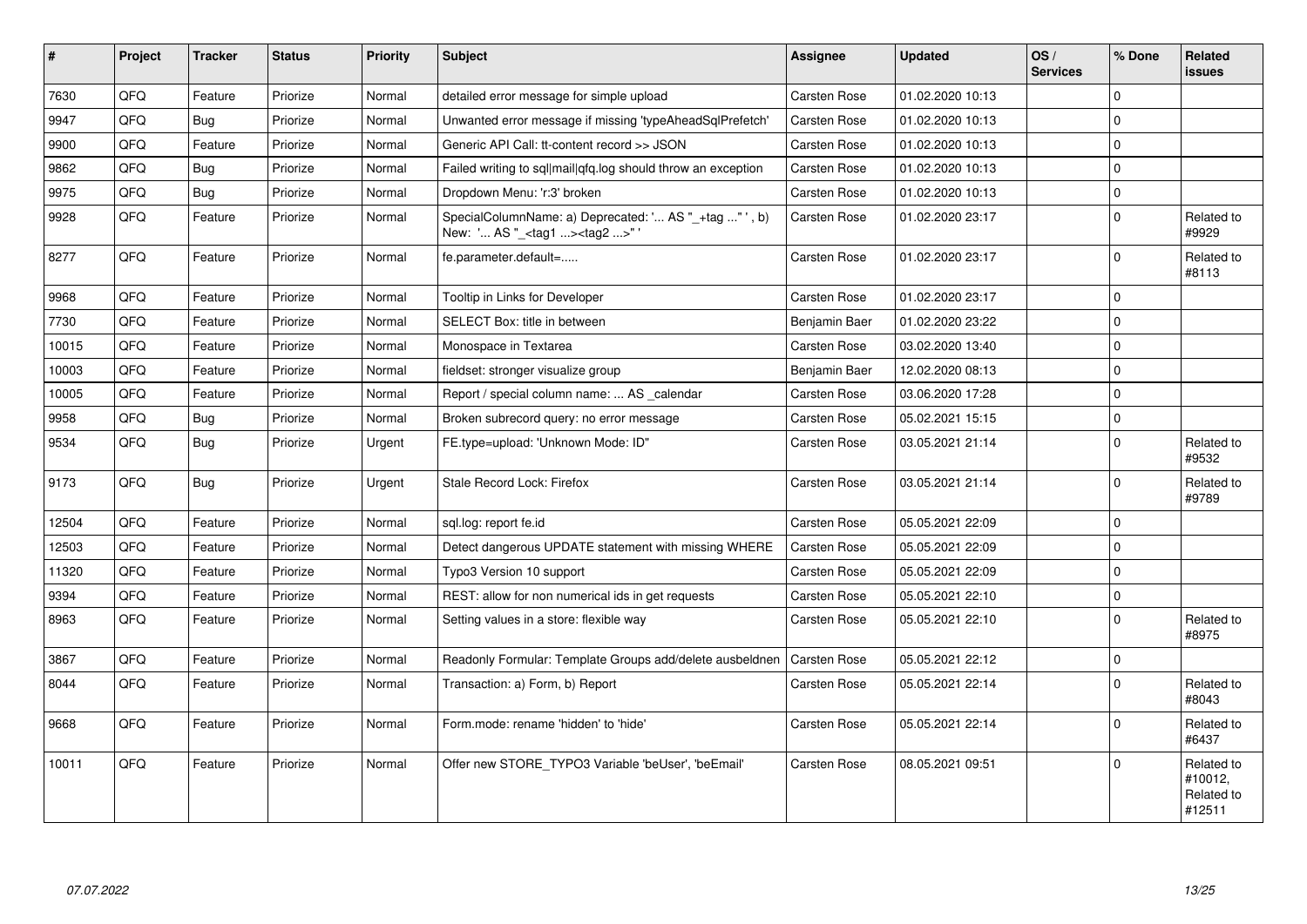| #     | Project | <b>Tracker</b> | <b>Status</b> | <b>Priority</b> | <b>Subject</b>                                                                                           | Assignee            | <b>Updated</b>   | OS/<br><b>Services</b> | % Done         | Related<br><b>issues</b>                                                |
|-------|---------|----------------|---------------|-----------------|----------------------------------------------------------------------------------------------------------|---------------------|------------------|------------------------|----------------|-------------------------------------------------------------------------|
| 10012 | QFQ     | Feature        | Priorize      | Normal          | redirectAllMailTo: {{beEmail:T}}                                                                         | Carsten Rose        | 08.05.2021 09:54 |                        | $\Omega$       | Related to<br>#12412,<br>Related to<br>#12413.<br>Related to<br>#10011  |
| 9346  | QFQ     | Feature        | Priorize      | Normal          | beforeSave: check if an upload is given                                                                  | <b>Carsten Rose</b> | 11.06.2021 21:18 |                        | $\mathbf 0$    |                                                                         |
| 9121  | QFQ     | Bug            | Priorize      | High            | sip links have r and __dbIndexData set                                                                   | Carsten Rose        | 12.06.2021 10:41 |                        | $\Omega$       |                                                                         |
| 8204  | QFQ     | Feature        | Priorize      | High            | Position 'required mark'                                                                                 | Carsten Rose        | 16.06.2021 13:44 |                        | $\mathbf 0$    |                                                                         |
| 12325 | QFQ     | <b>Bug</b>     | Priorize      | Normal          | MultiDB form.dblndex not working for report syntax                                                       | Carsten Rose        | 07.09.2021 13:37 |                        | $\mathbf 0$    | Related to<br>#12145,<br>Related to<br>#12314                           |
| 8082  | QFQ     | Feature        | Priorize      | High            | Contact form without saving record                                                                       | Carsten Rose        | 07.12.2021 15:20 |                        | $\Omega$       | Related to<br>#8587,<br><b>Blocks</b><br>#11850                         |
| 9834  | QFQ     | Bug            | Priorize      | Normal          | Input elements with tag 'disabled' are missing on form-submit:<br>server option 'processReadOnly' broken | <b>Carsten Rose</b> | 07.12.2021 16:43 |                        | $\mathbf 0$    | Related to<br>#9691,<br>Related to<br>#5305, Has<br>duplicate<br>#12331 |
| 6116  | QFQ     | Bug            | Priorize      | High            | value of checkbox not saved                                                                              | Carsten Rose        | 07.12.2021 17:19 |                        | $\mathbf 0$    |                                                                         |
| 9135  | QFQ     | Feature        | Priorize      | Normal          | Progress Bar generic / replace old hourglass download<br>popup                                           | Benjamin Baer       | 03.01.2022 07:43 |                        | $\mathbf 0$    |                                                                         |
| 7965  | QFQ     | Feature        | Priorize      | Normal          | Input type 'text' with visual format - currency                                                          | Benjamin Baer       | 03.01.2022 07:45 |                        | $\mathbf 0$    |                                                                         |
| 4457  | QFQ     | Bug            | Priorize      | Normal          | typeahead: pressing return to select an item, saves the form<br>and closes the form.                     | Benjamin Baer       | 03.01.2022 08:01 |                        | $\mathbf 0$    | Related to<br>#4398                                                     |
| 6566  | QFQ     | Bug            | Priorize      | Normal          | Link Function 'delete': provided parameter missing on page<br>reload                                     | Benjamin Baer       | 03.01.2022 08:08 |                        | $\mathbf 0$    |                                                                         |
| 2665  | QFQ     | <b>Bug</b>     | Priorize      | Normal          | Dynamic Update funktioniert nicht, wenn beim<br>entsprechenden FormElement eine size angegeben ist.      | Benjamin Baer       | 03.01.2022 08:12 |                        | 30             |                                                                         |
| 6870  | QFQ     | Feature        | Priorize      | Normal          | Click on '_link' triggers an API call                                                                    | Benjamin Baer       | 03.01.2022 08:25 |                        | $\mathbf 0$    |                                                                         |
| 5366  | QFQ     | Feature        | Priorize      | Normal          | Saving with keyboard shortcuts                                                                           | Benjamin Baer       | 21.03.2022 09:47 |                        | $\overline{0}$ |                                                                         |
| 6224  | QFQ     | Feature        | Priorize      | Normal          | Dynamic update: fade in/out fields                                                                       | Benjamin Baer       | 21.03.2022 09:50 |                        | $\pmb{0}$      |                                                                         |
| 5562  | QFQ     | Feature        | Priorize      | Normal          | Drag'n'Drop fuer Uploads                                                                                 | Benjamin Baer       | 21.03.2022 09:52 |                        | $\mathbf 0$    | Related to<br>#9706                                                     |
| 6801  | QFQ     | Feature        | Priorize      | Normal          | Fabric: Maximize / FullIscreen                                                                           | Benjamin Baer       | 21.03.2022 09:56 |                        | 0              |                                                                         |
| 6140  | QFQ     | Bug            | Priorize      | Normal          | QFQ DnD Sort: Locked fields                                                                              | Benjamin Baer       | 21.03.2022 09:56 |                        | $\mathbf 0$    |                                                                         |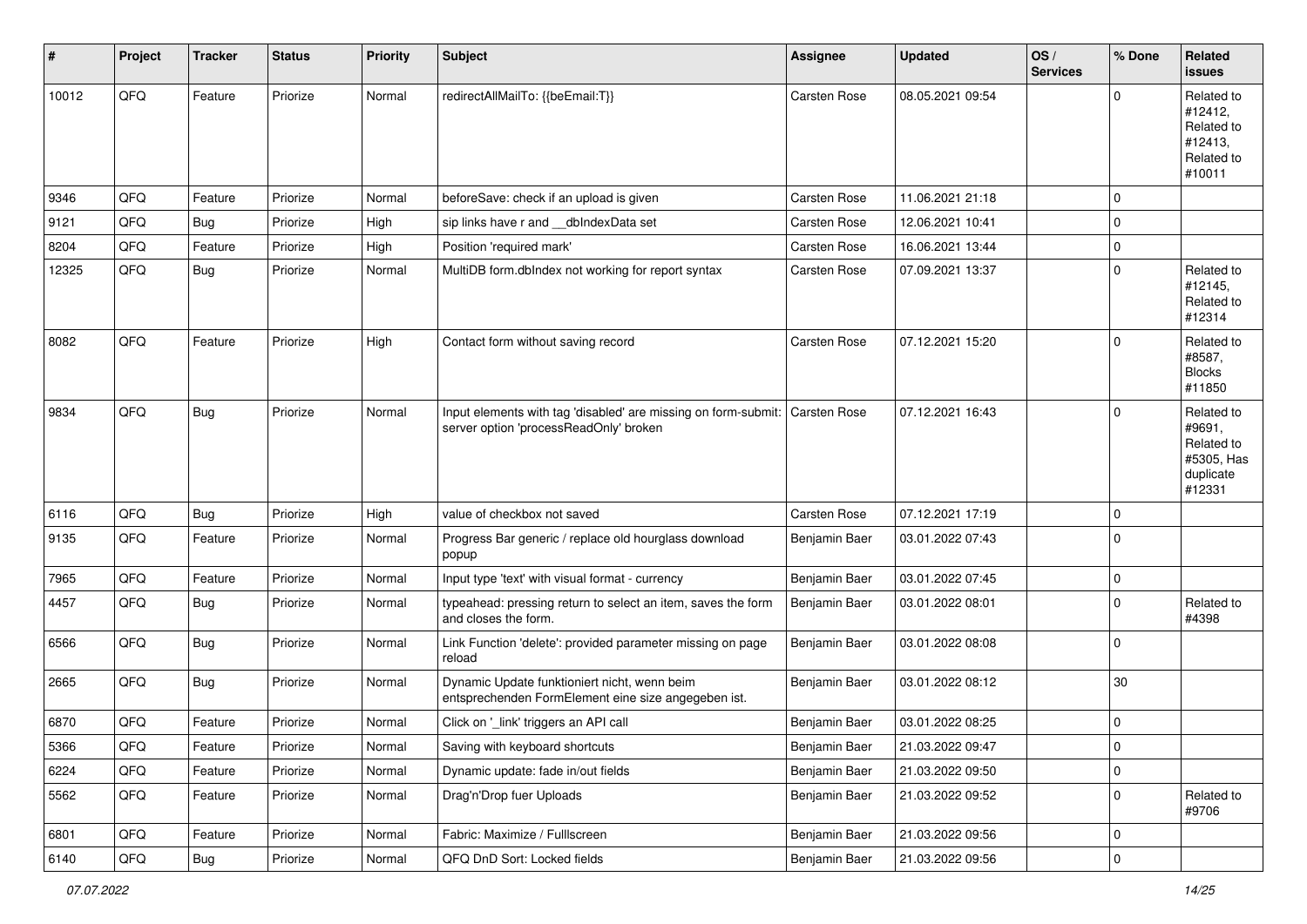| $\sharp$ | Project | <b>Tracker</b> | <b>Status</b> | <b>Priority</b> | <b>Subject</b>                                                                          | Assignee            | <b>Updated</b>   | OS/<br><b>Services</b> | % Done      | <b>Related</b><br><b>issues</b>                                             |
|----------|---------|----------------|---------------|-----------------|-----------------------------------------------------------------------------------------|---------------------|------------------|------------------------|-------------|-----------------------------------------------------------------------------|
| 10569    | QFQ     | Feature        | Priorize      | Normal          | link _blank more safe                                                                   | Enis Nuredini       | 25.03.2022 12:44 |                        | $\mathbf 0$ |                                                                             |
| 13900    | QFQ     | Feature        | Priorize      | Normal          | Selenium: Check das Cookie/PDF funktioniert                                             | Enis Nuredini       | 25.03.2022 12:45 |                        | $\mathbf 0$ |                                                                             |
| 13943    | QFQ     | Bug            | Priorize      | Normal          | unable to find formgroup                                                                | Enis Nuredini       | 28.05.2022 11:03 |                        | $\pmb{0}$   |                                                                             |
| 12452    | QFQ     | Feature        | Priorize      | Normal          | BaseURL: alsways with '/' at the end                                                    | Carsten Rose        | 19.06.2022 13:45 |                        | $\pmb{0}$   | Related to<br>#10782                                                        |
| 14283    | QFQ     | <b>Bug</b>     | Priorize      | Normal          | HEIC / HEIF convert doesn't trigger                                                     | Carsten Rose        | 19.06.2022 16:37 |                        | $\pmb{0}$   |                                                                             |
| 14371    | QFQ     | Feature        | Priorize      | Normal          | LDAP via REPORT                                                                         | <b>Carsten Rose</b> | 19.06.2022 16:37 |                        | $\mathbf 0$ |                                                                             |
| 14290    | QFQ     | Feature        | Priorize      | Normal          | FormEditor: Show Table Definition                                                       | Carsten Rose        | 19.06.2022 16:37 |                        | $\pmb{0}$   |                                                                             |
| 12463    | QFQ     | <b>Bug</b>     | ToDo          | High            | QFQ Function: 'function' and 'sql' on same level - output of<br>sql is shown two times. | Carsten Rose        | 15.12.2021 16:31 |                        | $\mathbf 0$ |                                                                             |
| 12395    | QFQ     | Bug            | ToDo          | High            | QFQ Function: Result two times shown                                                    | Carsten Rose        | 18.02.2022 08:59 |                        | $\mathbf 0$ |                                                                             |
| 7602     | QFQ     | Feature        | ToDo          | High            | Multi Select: with checkboxes                                                           | Benjamin Baer       | 22.03.2022 09:07 |                        | $\pmb{0}$   |                                                                             |
| 13899    | QFQ     | <b>Bug</b>     | ToDo          | Normal          | Selenium: zum laufen bringen                                                            | Enis Nuredini       | 25.03.2022 10:24 |                        | $\mathbf 0$ |                                                                             |
| 12262    | QFQ     | Feature        | ToDo          | Normal          | Form buttons on top: more customable                                                    | Enis Nuredini       | 17.06.2022 10:44 |                        | $\mathbf 0$ | Related to<br>#13945, Has<br>duplicate<br>#4046, Has<br>duplicate<br>#10080 |
| 6250     | QFQ     | Feature        | In Progress   | Normal          | Enhance layout: a) Subrecord, b) Subrecord-Title                                        | Carsten Rose        | 01.02.2020 23:22 |                        | $\mathbf 0$ | Related to<br>#5391                                                         |
| 9691     | QFQ     | Bug            | In Progress   | Normal          | Checkbox: dynamic update > readonly                                                     | Carsten Rose        | 01.02.2020 23:22 |                        | 50          | Related to<br>#9834                                                         |
| 10443    | QFQ     | Feature        | In Progress   | Normal          | Konzept api / live                                                                      | <b>Carsten Rose</b> | 07.05.2020 09:39 |                        | $\pmb{0}$   |                                                                             |
| 11076    | QFQ     | Feature        | In Progress   | Normal          | SELECT  AS _websocket                                                                   | Carsten Rose        | 30.08.2020 17:49 |                        | $\mathbf 0$ | Related to<br>#13354                                                        |
| 5695     | QFQ     | Feature        | In Progress   | Normal          | Multiform                                                                               | Carsten Rose        | 02.01.2021 18:38 |                        | $\pmb{0}$   |                                                                             |
| 4194     | QFQ     | Feature        | In Progress   | Normal          | Bootstrap 4 ist jetzt offiziel                                                          |                     | 03.05.2021 20:47 |                        | $\mathbf 0$ | Related to<br>#10114                                                        |
| 9517     | QFQ     | Feature        | In Progress   | High            | Input multiple tags with typeahead                                                      | Carsten Rose        | 03.05.2021 21:14 |                        | 40          | Related to<br>#10150                                                        |
| 12439    | QFQ     | Feature        | In Progress   | Normal          | TinyMCE Paste from Word & Character Count/Limit                                         | Carsten Rose        | 05.05.2021 22:15 |                        | $\pmb{0}$   |                                                                             |
| 10661    | QFQ     | <b>Bug</b>     | In Progress   | Normal          | Typo3 Warnungen                                                                         | Carsten Rose        | 07.09.2021 13:23 |                        | $\mathbf 0$ | Related to<br>#12440                                                        |
| 10793    | QFQ     | Feature        | In Progress   | Normal          | Update NPM Packages                                                                     | Carsten Rose        | 07.09.2021 13:25 |                        | 30          |                                                                             |
| 11980    | QFQ     | Feature        | In Progress   | Normal          | protected verzeichnis MUSS geschützt werden                                             | <b>Carsten Rose</b> | 07.09.2021 13:30 |                        | $\pmb{0}$   |                                                                             |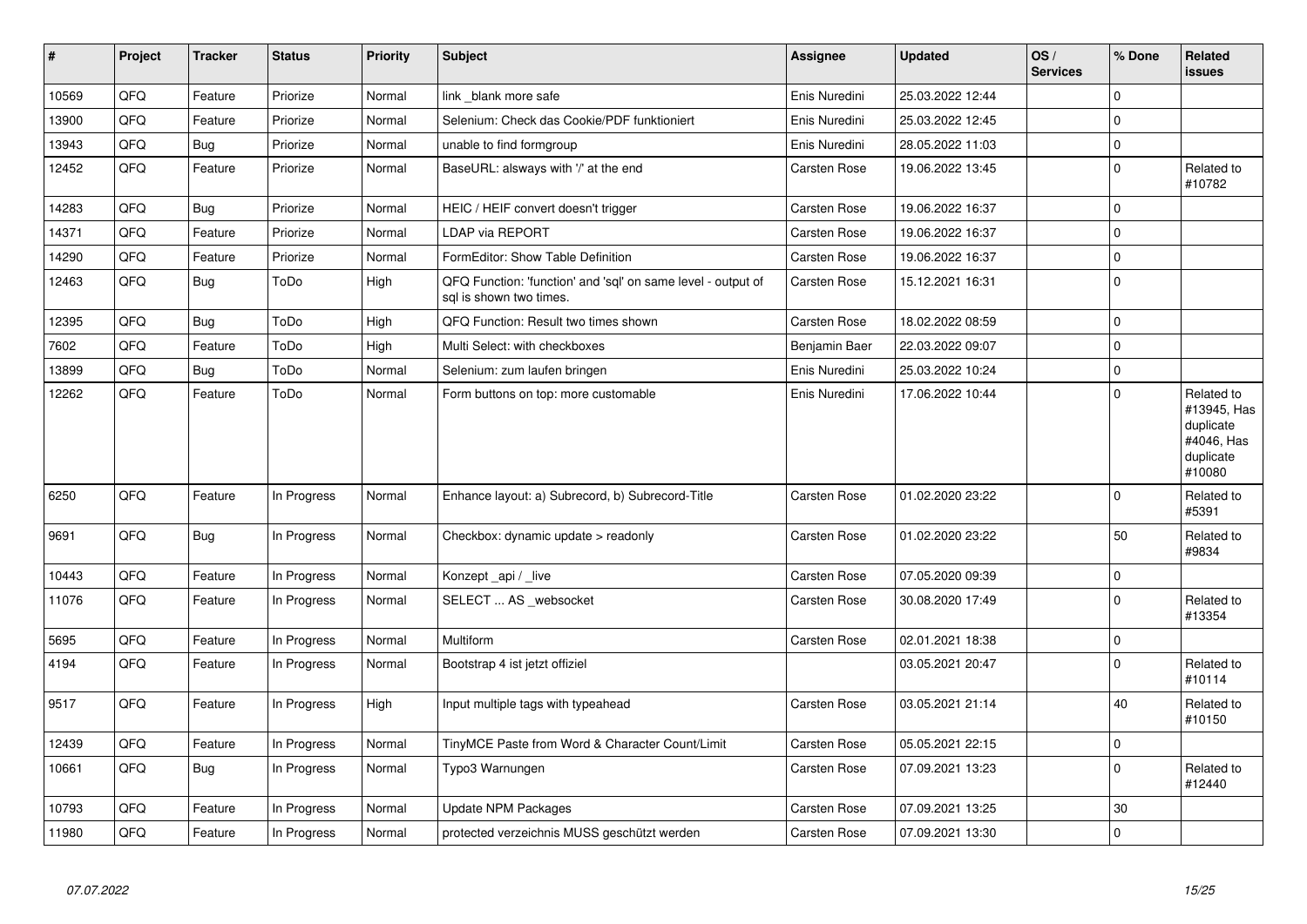| $\vert$ # | Project | <b>Tracker</b> | <b>Status</b>              | <b>Priority</b> | <b>Subject</b>                                                           | Assignee          | <b>Updated</b>   | OS/<br><b>Services</b> | % Done      | Related<br><b>issues</b>                                                                                                                                              |
|-----------|---------|----------------|----------------------------|-----------------|--------------------------------------------------------------------------|-------------------|------------------|------------------------|-------------|-----------------------------------------------------------------------------------------------------------------------------------------------------------------------|
| 13330     | QFQ     | Feature        | In Progress                | Normal          | Multi Form: Upload                                                       | Carsten Rose      | 07.11.2021 12:40 |                        | 50          | Related to<br>#9706                                                                                                                                                   |
| 9789      | QFQ     | Bug            | In Progress                | High            | Record Lock: release to early on 'leave page'                            | Carsten Rose      | 10.01.2022 09:25 |                        | 100         | Related to<br>#10081,<br>Related to<br>#9173,<br>Related to<br>#8702                                                                                                  |
| 12508     | QFQ     | Bug            | In Progress                | High            | qfq Form: sendMail                                                       | Karin Niffeler    | 19.03.2022 17:48 |                        | $\mathbf 0$ |                                                                                                                                                                       |
| 12440     | QFQ     | Feature        | In Progress                | Normal          | Typo3 V10 upgrade (durchfuehren und testen)                              | Carsten Rose      | 21.03.2022 09:53 |                        | 50          | Related to<br>#12357,<br>Related to<br>#12067,<br>Related to<br>#10661                                                                                                |
| 11517     | QFQ     | <b>Bug</b>     | In Progress                | Normal          | extraButtonInfo Broken for multiple FormElements                         | Carsten Rose      | 12.05.2022 13:12 |                        | $\mathbf 0$ | Related to<br>#7890,<br>Related to<br>#3811, Has<br>duplicate<br>#10905, Has<br>duplicate<br>#10553, Has<br>duplicate<br>#6779                                        |
| 14175     | QFQ     | Bug            | In Progress                | Normal          | Opening a form with no QFQ Session cookie fails                          | Carsten Rose      | 03.06.2022 10:40 |                        | $\mathbf 0$ |                                                                                                                                                                       |
| 14323     | QFQ     | <b>Bug</b>     | In Progress                | Normal          | Report: render=both single - no impact                                   | Carsten Rose      | 19.06.2022 18:31 |                        | $\mathbf 0$ |                                                                                                                                                                       |
| 14320     | QFQ     | Feature        | In Progress                | Normal          | Allow specific HTML Tags and Attributes: general, TinyMCE                | Enis Nuredini     | 04.07.2022 14:09 |                        | $\mathbf 0$ | Related to<br>#12664,<br>Related to<br>#12039,<br>Related to<br>#11702,<br>Related to<br>#7239,<br>Related to<br>#3708,<br>Related to<br>#3646,<br>Related to<br>#880 |
| 13566     | QFQ     | Feature        | Ready to sync<br>(develop) | Normal          | Delete config-example.qfq.php file                                       | Carsten Rose      | 23.12.2021 09:25 |                        | $\mathbf 0$ |                                                                                                                                                                       |
| 8316      | QFG     | <b>Bug</b>     | Feedback                   | Normal          | Documentation/Behaviour for Nested Queries and<br>Record-Store confusing | Nicola Chiapolini | 20.11.2019 09:14 |                        | $\mathbf 0$ |                                                                                                                                                                       |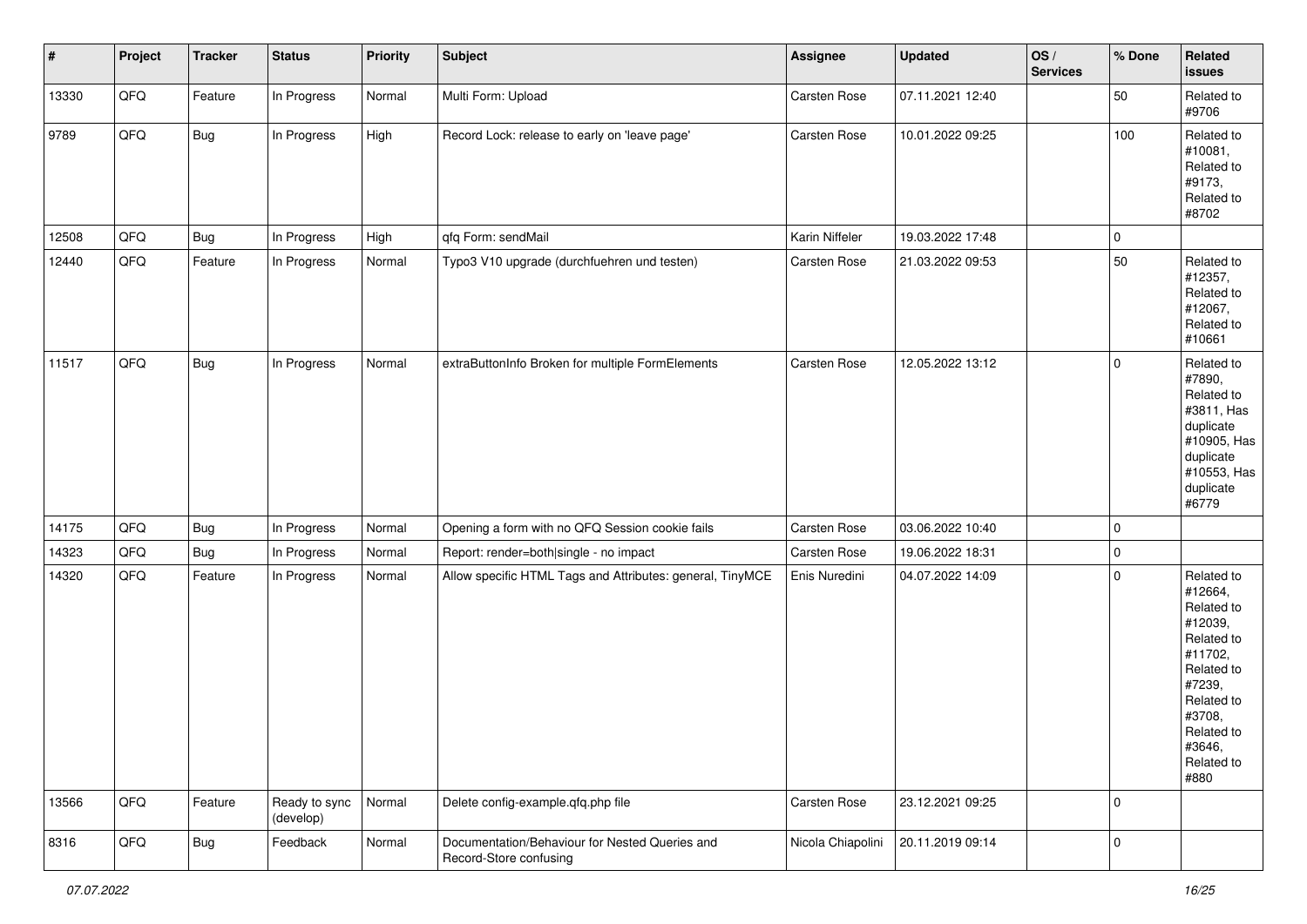| ∦     | Project | <b>Tracker</b> | <b>Status</b>     | <b>Priority</b> | <b>Subject</b>                                                                       | <b>Assignee</b> | <b>Updated</b>   | OS/<br><b>Services</b> | % Done       | Related<br><b>issues</b>                    |
|-------|---------|----------------|-------------------|-----------------|--------------------------------------------------------------------------------------|-----------------|------------------|------------------------|--------------|---------------------------------------------|
| 9898  | QFQ     | Bug            | Feedback          | Normal          | Formular trotz Timeout gespeichert                                                   | Benjamin Baer   | 01.02.2020 15:56 |                        | $\mathbf 0$  |                                             |
| 9535  | QFQ     | Bug            | Feedback          | Normal          | Report:  AS '_vertical' - column to wide - vertical >> rot45,<br>rot90               | Benjamin Baer   | 01.02.2020 15:56 |                        | $\Omega$     |                                             |
| 10124 | QFQ     | Feature        | Feedback          | Normal          | qfq AAI-Login                                                                        | Karin Niffeler  | 07.05.2020 09:36 |                        | $\mathbf 0$  |                                             |
| 11347 | QFQ     | Bug            | Feedback          | Normal          | If Bedingungen funktionieren nicht korrekt                                           | Christoph Fuchs | 21.03.2021 20:37 |                        | $\mathbf 0$  |                                             |
| 9548  | QFQ     | Feature        | Feedback          | High            | FormElement: Pattern mismatch - optional report only on<br>focus lost                | Benjamin Baer   | 03.05.2021 21:14 |                        | $\mathbf 0$  |                                             |
| 5894  | QFQ     | Feature        | Feedback          | Normal          | Typeahead in Report: show/hide rows dynamically                                      | Carsten Rose    | 18.02.2022 08:50 |                        | $\Omega$     | Related to<br>#5893,<br>Related to<br>#5885 |
| 12546 | QFQ     | <b>Bug</b>     | Feedback          | Normal          | Branch 'Development' - Unit Tests mit dirty workaround<br>angepasst                  | Carsten Rose    | 19.03.2022 17:48 |                        | $\mathbf 0$  |                                             |
| 13767 | QFQ     | Bug            | Feedback          | Normal          | date/time-picker: required shows up/down button orange                               | Enis Nuredini   | 16.05.2022 23:16 |                        | $\mathbf{0}$ |                                             |
| 13572 | QFQ     | Feature        | Feedback          | Normal          | Form Load: misleading error message on trying to load non<br>existent primary record | Enis Nuredini   | 16.05.2022 23:16 |                        | 100          |                                             |
| 10782 | QFQ     | Feature        | Feedback          | Normal          | Tiny MCE: Image Upload                                                               | Enis Nuredini   | 16.05.2022 23:16 |                        | $\Omega$     | Related to<br>#12452                        |
| 12584 | QFQ     | Feature        | Feedback          | Normal          | T3 v10 migration script: replace alias-patterns (v11)                                | Carsten Rose    | 28.05.2022 11:12 |                        | 100          |                                             |
| 11630 | QFQ     | <b>Bug</b>     | Feedback          | High            | Bitte check ob CALL() in 20.11.0 noch so funktioniert wie in<br>20.4.1               | Enis Nuredini   | 28.05.2022 13:45 |                        | $\mathbf{0}$ | Related to<br>#11325                        |
| 9052  | QFQ     | Feature        | Feedback          | High            | Report: CodeMirror with SQL Syntax Highlight in FE                                   | Enis Nuredini   | 08.06.2022 10:25 |                        | $\mathbf 0$  |                                             |
| 9579  | QFQ     | Feature        | Some day<br>maybe | Normal          | Multiform with Process Row                                                           | Carsten Rose    | 11.12.2019 16:01 |                        | $\Omega$     |                                             |
| 9704  | QFQ     | Feature        | Some day<br>maybe | Normal          | Thumbnails Generieren beim Splitten von PDF Files                                    | Carsten Rose    | 11.12.2019 16:01 |                        | $\mathbf 0$  |                                             |
| 8106  | QFQ     | Bug            | Some day<br>maybe | Normal          | Dynamic Update: Feld kann nicht auf empty zurückgesetzt<br>werden                    | Carsten Rose    | 11.12.2019 16:01 |                        | $\Omega$     |                                             |
| 8894  | QFQ     | Feature        | Some day<br>maybe | Normal          | Documentation Tags Usable in QFQ Application                                         | Carsten Rose    | 11.12.2019 16:01 |                        | $\mathbf{0}$ |                                             |
| 8892  | QFQ     | Feature        | Some day<br>maybe | Normal          | Display and Edit SQL Comments in Form Editor                                         | Carsten Rose    | 11.12.2019 16:01 |                        | $\mathbf 0$  |                                             |
| 9020  | QFQ     | Bug            | Some day<br>maybe | Normal          | radio mit buttonClass und dynamicUpdate lassen sich nicht<br>kombinieren             |                 | 11.12.2019 16:01 |                        | $\Omega$     |                                             |
| 6992  | QFQ     | Feature        | Some day<br>maybe | Normal          | DB exception: Syntax Highlight                                                       |                 | 11.12.2019 16:01 |                        | $\mathbf 0$  | Related to<br>#5450                         |
| 7108  | QFQ     | Feature        | Some day<br>maybe | Normal          | QFQ Wrap Elements                                                                    |                 | 11.12.2019 16:01 |                        | $\mathbf{0}$ |                                             |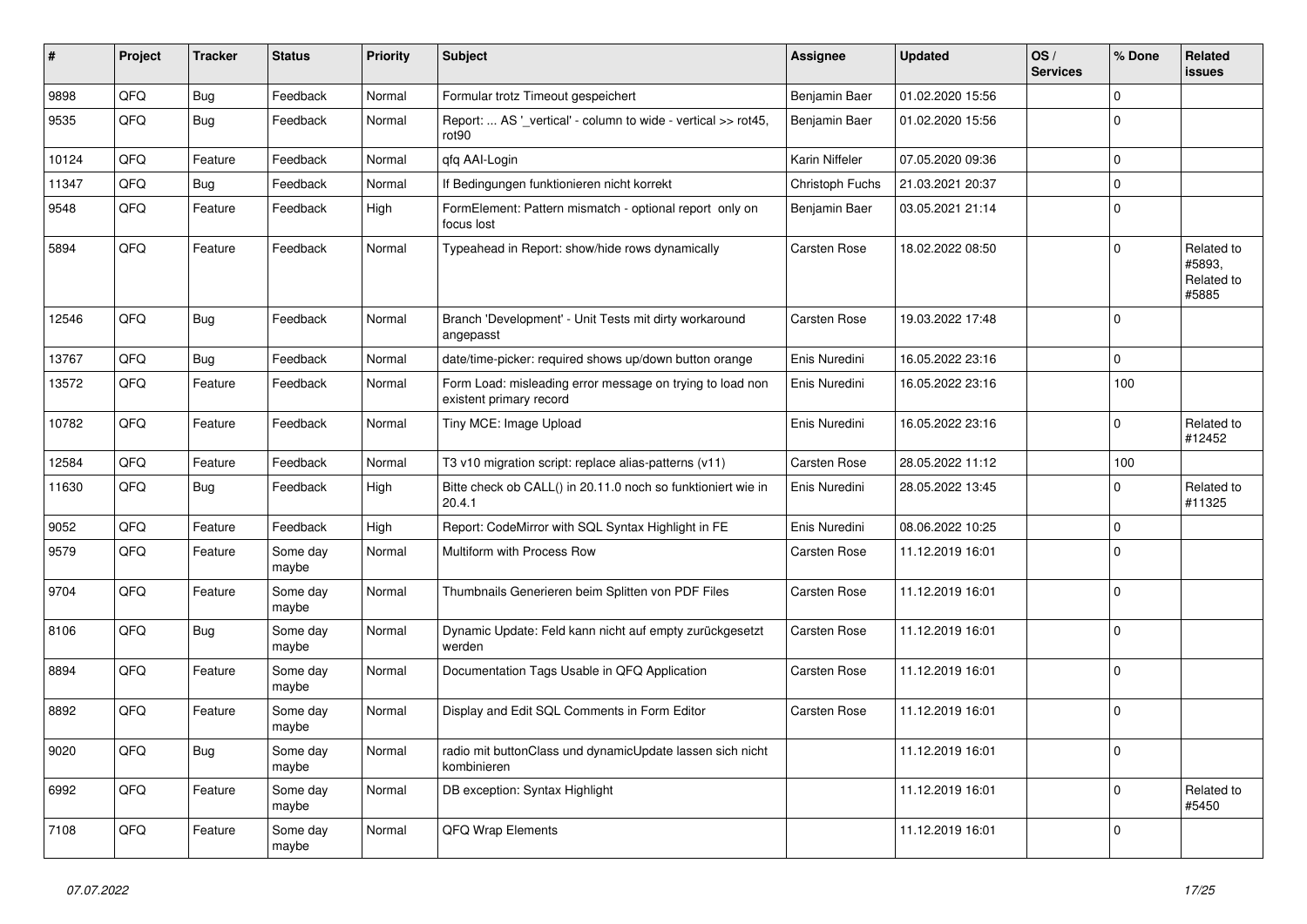| #    | Project | <b>Tracker</b> | <b>Status</b>     | <b>Priority</b> | <b>Subject</b>                                                                                            | Assignee            | <b>Updated</b>   | OS/<br><b>Services</b> | % Done   | Related<br><b>issues</b> |
|------|---------|----------------|-------------------|-----------------|-----------------------------------------------------------------------------------------------------------|---------------------|------------------|------------------------|----------|--------------------------|
| 7107 | QFQ     | Feature        | Some day<br>maybe | Normal          | Showcase Registration Tool: Anmeldung / Administration :<br>Liste Anmeldungen / Emaileinaldung            | Carsten Rose        | 11.12.2019 16:01 |                        | $\Omega$ |                          |
| 7106 | QFQ     | Feature        | Some dav<br>maybe | Normal          | Beispiel Nummerierung von Rows in Report                                                                  |                     | 11.12.2019 16:01 |                        | $\Omega$ |                          |
| 7105 | QFQ     | Feature        | Some day<br>maybe | Normal          | Beispiel wie man in einer zweiten Tabelle speichert.                                                      |                     | 11.12.2019 16:01 |                        | $\Omega$ |                          |
| 7104 | QFQ     | Feature        | Some day<br>maybe | Normal          | Manual: hint about escaping if '\r' appears in mail body                                                  |                     | 11.12.2019 16:01 |                        | $\Omega$ |                          |
| 7336 | QFQ     | Feature        | Some day<br>maybe | Normal          | PDF Upload: disallow PDFs with specific Meta information                                                  | <b>Carsten Rose</b> | 11.12.2019 16:01 |                        | $\Omega$ |                          |
| 5783 | QFQ     | Feature        | Some dav<br>maybe | Normal          | <b>BPMN View/Edit</b>                                                                                     |                     | 11.12.2019 16:02 |                        | $\Omega$ |                          |
| 6083 | QFQ     | Feature        | Some day<br>maybe | Normal          | Dynamic Update: Value Check via SQL                                                                       |                     | 11.12.2019 16:02 |                        | $\Omega$ |                          |
| 6299 | QFQ     | Feature        | Some day<br>maybe | Normal          | Attack detection: log table with invalid SIP access                                                       |                     | 11.12.2019 16:02 |                        | $\Omega$ | Related to<br>#3947      |
| 6288 | QFQ     | Feature        | Some day<br>maybe | Normal          | Best Practice: Erklaeren wie man ein Formular ganz in 'weiss'<br>erstellen kann                           |                     | 11.12.2019 16:02 |                        | $\Omega$ |                          |
| 6515 | QFQ     | Feature        | Some day<br>maybe | Normal          | Formular: Felder dynamisch ein/ausblenden                                                                 |                     | 11.12.2019 16:02 |                        | $\Omega$ |                          |
| 6715 | QFQ     | Feature        | Some dav<br>maybe | Normal          | Code-Refactoring: dbArray vereinheitlichen                                                                | Carsten Rose        | 11.12.2019 16:02 |                        | $\Omega$ |                          |
| 4349 | QFQ     | Feature        | Some day<br>maybe | Normal          | link download: downloaded external URL to<br>deliver/concatenate - check mimetipe and handle it correctly | <b>Carsten Rose</b> | 11.12.2019 16:02 |                        | $\Omega$ |                          |
| 4442 | QFQ     | Feature        | Some day<br>maybe | Normal          | Special Column Name: _link - new symbol G (Glyph) to<br>choose any available symbol                       |                     | 11.12.2019 16:02 |                        | $\Omega$ |                          |
| 4441 | QFQ     | Bug            | Some day<br>maybe | Normal          | \$ SERVER Vars sollten nur aus dem Store genommen<br>werden - Code entsprechend anpassen.                 |                     | 11.12.2019 16:02 |                        | $\Omega$ |                          |
| 4440 | QFQ     | Feature        | Some day<br>maybe | Normal          | Manual.rst: explain how to. expand PHP Session to 4h                                                      |                     | 11.12.2019 16:02 |                        | $\Omega$ |                          |
| 4420 | QFQ     | Feature        | Some day<br>maybe | Normal          | Client: Local Storage - store the changes of a form, local in<br>the browser.                             | Benjamin Baer       | 11.12.2019 16:02 |                        | $\Omega$ |                          |
| 4444 | QFQ     | Feature        | Some day<br>maybe | Normal          | FE.type=upload: detect mime type                                                                          |                     | 11.12.2019 16:02 |                        | $\Omega$ | Related to<br>#4303      |
| 4839 | QFQ     | Feature        | Some day<br>maybe | Normal          | qfq-handle in <head> Abschnitt</head>                                                                     | Carsten Rose        | 11.12.2019 16:02 |                        | $\Omega$ |                          |
| 4974 | QFQ     | Feature        | Some day<br>maybe | Normal          | Long polling - inform all listening clients of changes                                                    |                     | 11.12.2019 16:02 |                        | $\Omega$ |                          |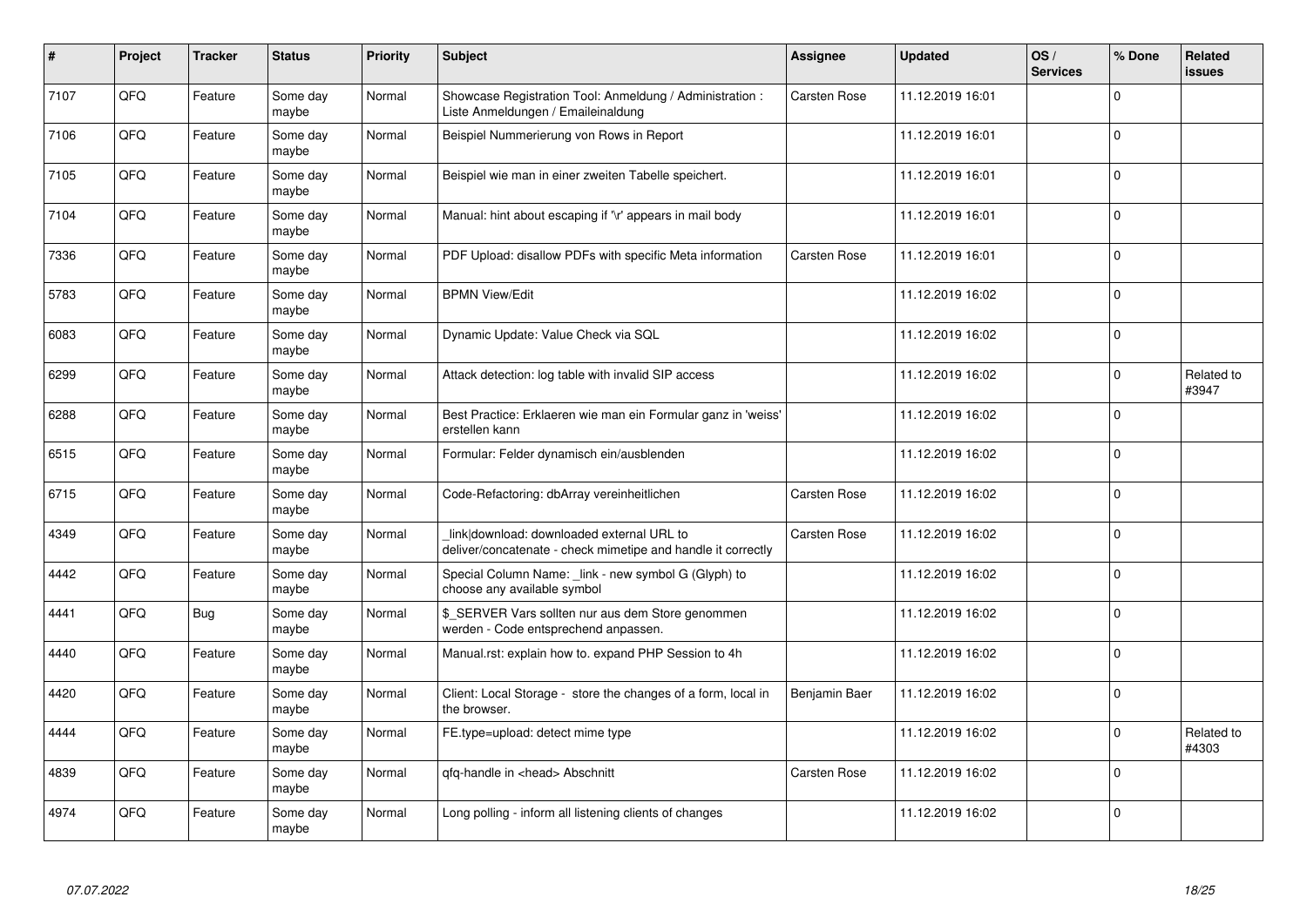| #    | Project | <b>Tracker</b> | <b>Status</b>     | <b>Priority</b> | <b>Subject</b>                                                                                                                | <b>Assignee</b>     | <b>Updated</b>   | OS/<br><b>Services</b> | % Done         | Related<br><b>issues</b>                    |
|------|---------|----------------|-------------------|-----------------|-------------------------------------------------------------------------------------------------------------------------------|---------------------|------------------|------------------------|----------------|---------------------------------------------|
| 4956 | QFQ     | Feature        | Some day<br>maybe | Normal          | Sendmail: Benutzerdefinierte Headers                                                                                          | Carsten Rose        | 11.12.2019 16:02 |                        | $\mathbf 0$    |                                             |
| 5160 | QFQ     | Feature        | Some day<br>maybe | Normal          | QFQ collaborative / together.js, ShareJS, y-js, collaborative,                                                                |                     | 11.12.2019 16:02 |                        | $\mathbf 0$    |                                             |
| 5129 | QFQ     | Feature        | Some day<br>maybe | Normal          | Reports: SQL fuer x Achse und y Achse                                                                                         |                     | 11.12.2019 16:02 |                        | $\Omega$       |                                             |
| 3291 | QFQ     | Feature        | Some day<br>maybe | Normal          | AutoCron websiteToken                                                                                                         | Carsten Rose        | 11.12.2019 16:02 |                        | $\mathbf 0$    | Related to<br>#4250                         |
| 3285 | QFQ     | Feature        | Some day<br>maybe | Normal          | Zeichenlimit pro Feld: textarea / editor                                                                                      | Carsten Rose        | 11.12.2019 16:02 |                        | $\Omega$       |                                             |
| 3273 | QFQ     | Feature        | Some day<br>maybe | Low             | Dirty Flag in Form                                                                                                            | Carsten Rose        | 11.12.2019 16:02 |                        | $\mathbf 0$    |                                             |
| 3385 | QFQ     | Feature        | Some day<br>maybe | Normal          | templateGroup: insert/update/delete non primary records                                                                       | Carsten Rose        | 11.12.2019 16:02 |                        | $\mathbf 0$    |                                             |
| 3350 | QFQ     | Feature        | Some day<br>maybe | Normal          | FormEditor: Hilfetext hinter 'checktype'                                                                                      | Carsten Rose        | 11.12.2019 16:02 |                        | $\mathbf 0$    |                                             |
| 3349 | QFQ     | <b>Bug</b>     | Some day<br>maybe | Normal          | config.qfq.ini: a) vertraegt keine '=' im Value (z.B. Passwort),<br>b) Values sollten in ticks einschliessbar sein (spaces, ) | Carsten Rose        | 11.12.2019 16:02 |                        | $\overline{0}$ |                                             |
| 3332 | QFQ     | Feature        | Some day<br>maybe | Normal          | Uploads: Thumbnails, Details zum hochgeladenen File                                                                           | Carsten Rose        | 11.12.2019 16:02 |                        | $\Omega$       | Related to<br>#3264,<br>Related to<br>#5333 |
| 3331 | QFQ     | Feature        | Some day<br>maybe | Normal          | Default Tooltip fuer _page? Links: mit Form und Record ID                                                                     | <b>Carsten Rose</b> | 11.12.2019 16:02 |                        | $\overline{0}$ |                                             |
| 3495 | QFQ     | Feature        | Some day<br>maybe | Normal          | Predifined Parameter werden nicht in '+' (add new record)<br>SIP gerendert.                                                   |                     | 11.12.2019 16:02 |                        | $\mathbf 0$    |                                             |
| 3458 | QFQ     | Feature        | Some day<br>maybe | Normal          | Display 'Edit Form Element'-Checkbox on form: should<br>depend on FE Group                                                    | Carsten Rose        | 11.12.2019 16:02 |                        | $\mathbf 0$    | Related to<br>#3447                         |
| 3457 | QFQ     | Feature        | Some day<br>maybe | Normal          | LDAP: concat multi values to one single entry                                                                                 | Carsten Rose        | 11.12.2019 16:02 |                        | $\mathbf 0$    |                                             |
| 3415 | QFQ     | Feature        | Some day<br>maybe | Normal          | FE Login Box Templatefile                                                                                                     | Benjamin Baer       | 11.12.2019 16:02 |                        | $\mathbf 0$    |                                             |
| 3402 | QFQ     | Feature        | Some day<br>maybe | Normal          | Syntax Highlighting via CodeMirror                                                                                            | Carsten Rose        | 11.12.2019 16:02 |                        | 100            | Related to<br>#3207                         |
| 3567 | QFQ     | Feature        | Some day<br>maybe | Low             | 'Save', 'Close', 'New' als FormElement                                                                                        |                     | 11.12.2019 16:02 |                        | $\overline{0}$ |                                             |
| 3537 | QFQ     | Feature        | Some day<br>maybe | Low             | SHOW COLUMNS FROM tableName - Extend '{{!'<br>definition                                                                      | Carsten Rose        | 11.12.2019 16:02 |                        | $\overline{0}$ |                                             |
| 3617 | QFQ     | Feature        | Some day<br>maybe | Normal          | Load javascripts at bottom                                                                                                    |                     | 11.12.2019 16:02 |                        | $\overline{0}$ |                                             |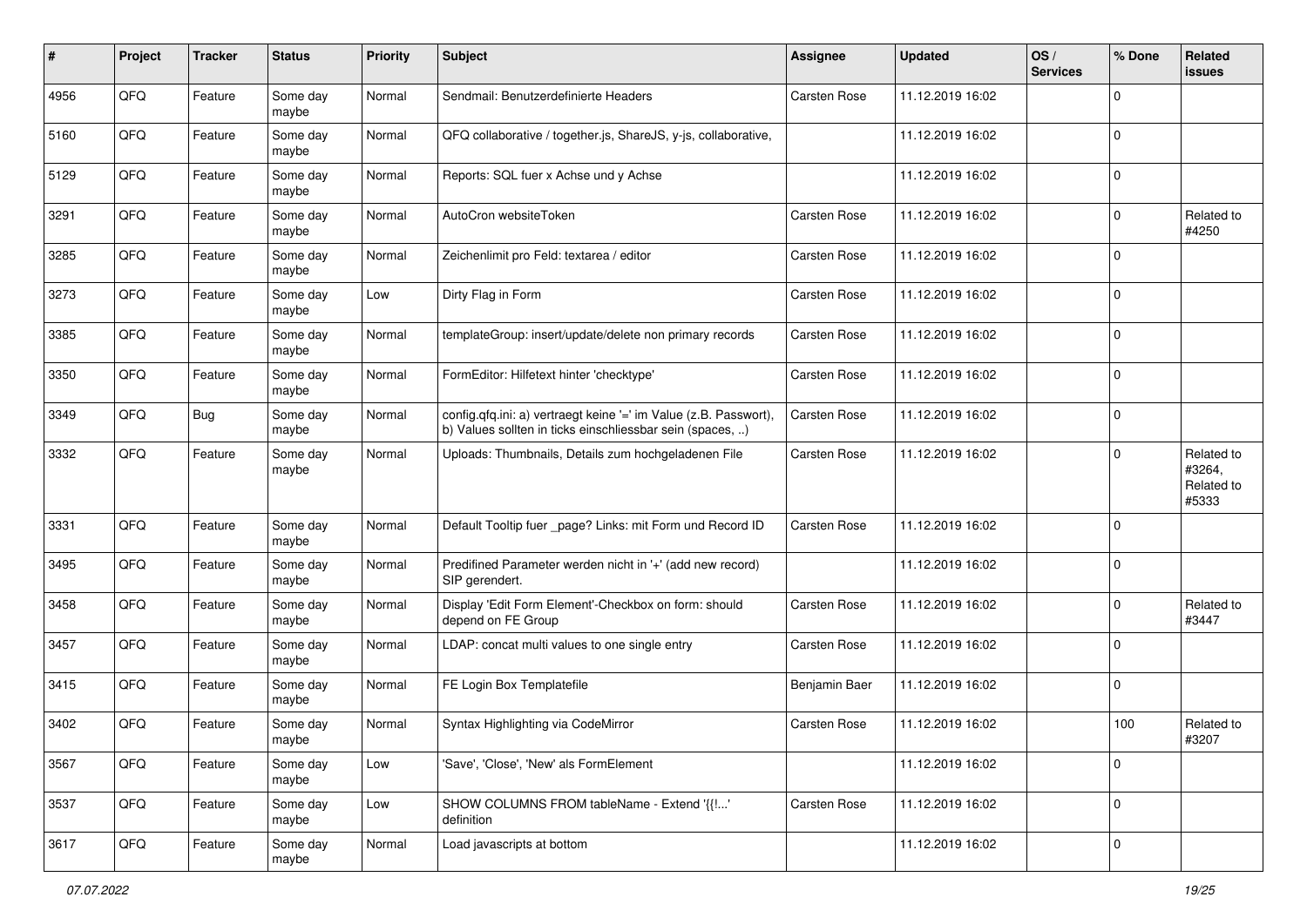| #    | Project | <b>Tracker</b> | <b>Status</b>     | <b>Priority</b> | <b>Subject</b>                                                                                                                                           | Assignee            | <b>Updated</b>   | OS/<br><b>Services</b> | % Done       | Related<br>issues    |
|------|---------|----------------|-------------------|-----------------|----------------------------------------------------------------------------------------------------------------------------------------------------------|---------------------|------------------|------------------------|--------------|----------------------|
| 3588 | QFQ     | <b>Bug</b>     | Some day<br>maybe | Normal          | templateGroup: versteckte Elemente werden weiterhin<br>gespeichert.                                                                                      | Carsten Rose        | 11.12.2019 16:02 |                        | <sup>0</sup> |                      |
| 3708 | QFQ     | Feature        | Some day<br>maybe | Normal          | Form: input - 'specialchars', 'none'  gewisse tags erlauben,<br>andere verbieten                                                                         | Carsten Rose        | 11.12.2019 16:02 |                        | $\Omega$     | Related to<br>#14320 |
| 3692 | QFQ     | Feature        | Some day<br>maybe | Normal          | QFQ Webseite                                                                                                                                             | Benjamin Baer       | 11.12.2019 16:02 |                        | <sup>0</sup> | Related to<br>#5033  |
| 3682 | QFQ     | <b>Bug</b>     | Some day<br>maybe | Normal          | Dynamic update: Radio buttons                                                                                                                            | Carsten Rose        | 11.12.2019 16:02 |                        | 0            |                      |
| 3677 | QFQ     | Feature        | Some day<br>maybe | Normal          | wkhtmltopdf: FE User access prohibited, if client IP changes -<br>\$TYPO3 CONF VARS[FE][lockIP]                                                          | Carsten Rose        | 11.12.2019 16:02 |                        | 0            |                      |
| 3666 | QFQ     | Feature        | Some day<br>maybe | Normal          | a) Performance Messung: mysql_real_escape_string() im<br>Vergleich zu str_replace(), b) doppeltes Aufrufen von<br>mysql_real_escape_string()             | Carsten Rose        | 11.12.2019 16:02 |                        | $\Omega$     |                      |
| 3646 | QFQ     | Feature        | Some day<br>maybe | Normal          | Moeglichkeit HTML Tags in Reports auszugeben (zu<br>enkodieren: htmlspecialchars)                                                                        |                     | 11.12.2019 16:02 |                        | $\Omega$     | Related to<br>#14320 |
| 3811 | QFQ     | <b>Bug</b>     | Some day<br>maybe | Normal          | Dynamic Update: extraButtonInfo - Text aktualisieren                                                                                                     | Carsten Rose        | 11.12.2019 16:03 |                        | <sup>0</sup> | Related to<br>#11517 |
| 3750 | QFQ     | Bug            | Some day<br>maybe | Normal          | FE in a row: if one violates check, all are red                                                                                                          | Carsten Rose        | 11.12.2019 16:03 |                        | $\Omega$     |                      |
| 3879 | QFQ     | Feature        | Some day<br>maybe | Normal          | Form 'FormElement': Beim Feld 'name' rechts in der Notiz<br>einen Link einblenden - a) aktuelle Definition anzeigen, b)<br>Spalte in der Tabelle anlegen |                     | 11.12.2019 16:03 |                        | 0            |                      |
| 3878 | QFQ     | Feature        | Some day<br>maybe | Normal          | Form 'FormElement': Spalte 'name' typeAhead mit<br>Spaltennamen der Primarytable.                                                                        |                     | 11.12.2019 16:03 |                        | 0            |                      |
| 3877 | QFQ     | Feature        | Some day<br>maybe | Normal          | FormEditor: die Felder die aktuell nicht gebraucht werden nur<br>auf readonly/disabled setzen (nicht ausblenden > das irritiert.                         | Carsten Rose        | 11.12.2019 16:03 |                        | $\Omega$     |                      |
| 3941 | QFQ     | Feature        | Some day<br>maybe | Normal          | sqlAfter: es sollten mehrere moeglich sein                                                                                                               | Carsten Rose        | 11.12.2019 16:03 |                        | 0            | Related to<br>#3942  |
| 3905 | QFQ     | Feature        | Some day<br>maybe | Normal          | Documentation: Best Practice anhand eines Online<br>Bewerbungstools                                                                                      | Carsten Rose        | 11.12.2019 16:03 |                        | $\Omega$     |                      |
| 3900 | QFQ     | Feature        | Some day<br>maybe | Normal          | Extend documentation of 'Copy / Paste'                                                                                                                   | Carsten Rose        | 11.12.2019 16:03 |                        | $\Omega$     | Related to<br>#3899  |
| 3895 | QFQ     | <b>Bug</b>     | Some day<br>maybe | Normal          | typeahead pedantic: on lehrkredit Idap webpass - if only one<br>person is in dropdown, such person can't be selected                                     | <b>Carsten Rose</b> | 11.12.2019 16:03 |                        | <sup>0</sup> |                      |
| 3882 | QFQ     | <b>Bug</b>     | Some day<br>maybe | Normal          | templateGroup: disable 'add' if limit is reached - funktioniert<br>nicht wenn bereits records existierten                                                | Carsten Rose        | 11.12.2019 16:03 |                        | $\mathbf 0$  |                      |
| 4008 | QFQ     | <b>Bug</b>     | Some day<br>maybe | Normal          | FormElemen.type=sendmail: wrong 'TO' if 'real<br>name <rea@mail.to>' is used</rea@mail.to>                                                               | Carsten Rose        | 11.12.2019 16:03 |                        | $\mathbf 0$  |                      |
| 3991 | QFG     | Feature        | Some day<br>maybe | Normal          | report: Columnname '_skipWrap' skips 'fbeg', 'fend'                                                                                                      | Carsten Rose        | 11.12.2019 16:03 |                        | 0            |                      |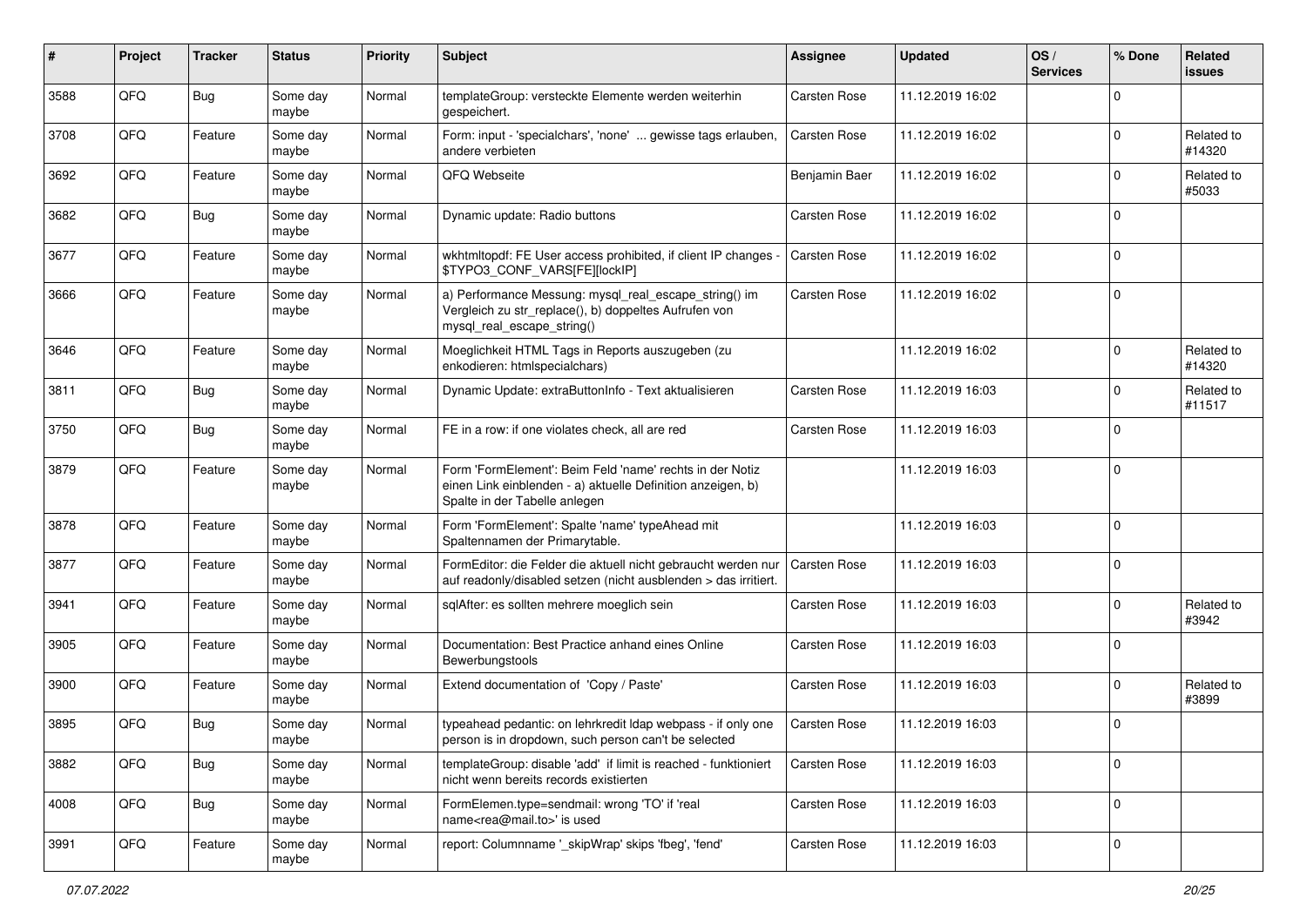| #    | Project | <b>Tracker</b> | <b>Status</b>     | <b>Priority</b> | <b>Subject</b>                                                                                                     | <b>Assignee</b>     | <b>Updated</b>   | OS/<br><b>Services</b> | % Done         | Related<br><b>issues</b>                    |
|------|---------|----------------|-------------------|-----------------|--------------------------------------------------------------------------------------------------------------------|---------------------|------------------|------------------------|----------------|---------------------------------------------|
| 3947 | QFQ     | Feature        | Some day<br>maybe | Normal          | Attack detectect: logout current user                                                                              | <b>Carsten Rose</b> | 11.12.2019 16:03 |                        | $\Omega$       | Related to<br>#5458,<br>Related to<br>#6299 |
| 3942 | QFQ     | Feature        | Some day<br>maybe | Normal          | Action Elemente: neu generierte IDs via FE weitergeben                                                             | Carsten Rose        | 11.12.2019 16:03 |                        | $\Omega$       | Related to<br>#3941                         |
| 4027 | QFQ     | Feature        | Some day<br>maybe | Normal          | Missing: orange 'check' / 'bullet'                                                                                 |                     | 11.12.2019 16:03 |                        | $\mathbf 0$    |                                             |
| 4026 | QFQ     | Feature        | Some day<br>maybe | Normal          | sqlLog.sql: log number of FE.id                                                                                    | <b>Carsten Rose</b> | 11.12.2019 16:03 |                        | $\mathbf 0$    | Related to<br>#5458                         |
| 4197 | QFQ     | Feature        | Some day<br>maybe | Normal          | Unit Test fuer JSON Stream von QuickFormQuery.php ><br>doForm()                                                    | <b>Carsten Rose</b> | 11.12.2019 16:03 |                        | $\Omega$       |                                             |
| 4138 | QFQ     | Bug            | Some day<br>maybe | Normal          | style fehlt                                                                                                        |                     | 11.12.2019 16:03 |                        | $\overline{0}$ |                                             |
| 4122 | QFQ     | <b>Bug</b>     | Some day<br>maybe | Normal          | file: Render Mode hat keinen Effekt                                                                                |                     | 11.12.2019 16:03 |                        | $\mathbf 0$    |                                             |
| 4293 | QFQ     | <b>Bug</b>     | Some day<br>maybe | Normal          | Download broken if token 'd:' is missing - but no error<br>message                                                 | Carsten Rose        | 11.12.2019 16:03 |                        | $\mathbf 0$    | Related to<br>#7514                         |
| 4259 | QFQ     | Feature        | Some day<br>maybe | Normal          | Instant trigger a cron job                                                                                         | Carsten Rose        | 11.12.2019 16:03 |                        | $\Omega$       |                                             |
| 1623 | QFQ     | Feature        | Some day<br>maybe | Normal          | RealURL                                                                                                            |                     | 11.12.2019 16:03 |                        | 30             |                                             |
| 1510 | QFQ     | Feature        | Some day<br>maybe | Normal          | jquery von google laden, falls das nicht geht lokal                                                                |                     | 11.12.2019 16:03 |                        | $\mathbf 0$    |                                             |
| 1253 | QFQ     | Feature        | Some day<br>maybe | Normal          | QF: Colorpicker                                                                                                    |                     | 11.12.2019 16:03 |                        | $\mathbf 0$    |                                             |
| 1251 | QFQ     | Feature        | Some day<br>maybe | Normal          | QF: Combo                                                                                                          |                     | 11.12.2019 16:03 |                        | $\mathbf 0$    |                                             |
| 1946 | QFQ     | Feature        | Some day<br>maybe | Normal          | Kontrolle ob der ReadOnly Modus bei den<br>Formularelementen korrekt implementiert ist                             | <b>Carsten Rose</b> | 11.12.2019 16:03 |                        | $\mathbf 0$    |                                             |
| 1635 | QFQ     | Feature        | Some day<br>maybe | Normal          | QFQ Extension content record: weitere Optionen einblenden.                                                         | Carsten Rose        | 11.12.2019 16:03 |                        | $\mathbf 0$    |                                             |
| 2084 | QFQ     | Feature        | Some day<br>maybe | Normal          | Mailto mit encryption: Subrecord                                                                                   | Carsten Rose        | 11.12.2019 16:03 |                        | $\mathbf 0$    | Related to<br>#2082                         |
| 2063 | QFQ     | <b>Bug</b>     | Some day<br>maybe | Normal          | Pills auf 'inaktiv' setzen falls keine Element auf dem Pill<br>sichtbar sind.                                      | Benjamin Baer       | 11.12.2019 16:03 |                        | $\overline{0}$ | Related to<br>#3752                         |
| 2995 | QFQ     | Feature        | Some day<br>maybe | Normal          | Dropdown JQuery Plugin: 'chosen' - Moeglichkeit um Select<br>Listen mehr Funktion zu geben. Kein Bootstrap noetig. | Carsten Rose        | 11.12.2019 16:03 |                        | $\overline{0}$ |                                             |
| 2950 | QFQ     | Feature        | Some day<br>maybe | Normal          | Inhalt QFQ Records als File                                                                                        |                     | 11.12.2019 16:03 |                        | $\overline{0}$ |                                             |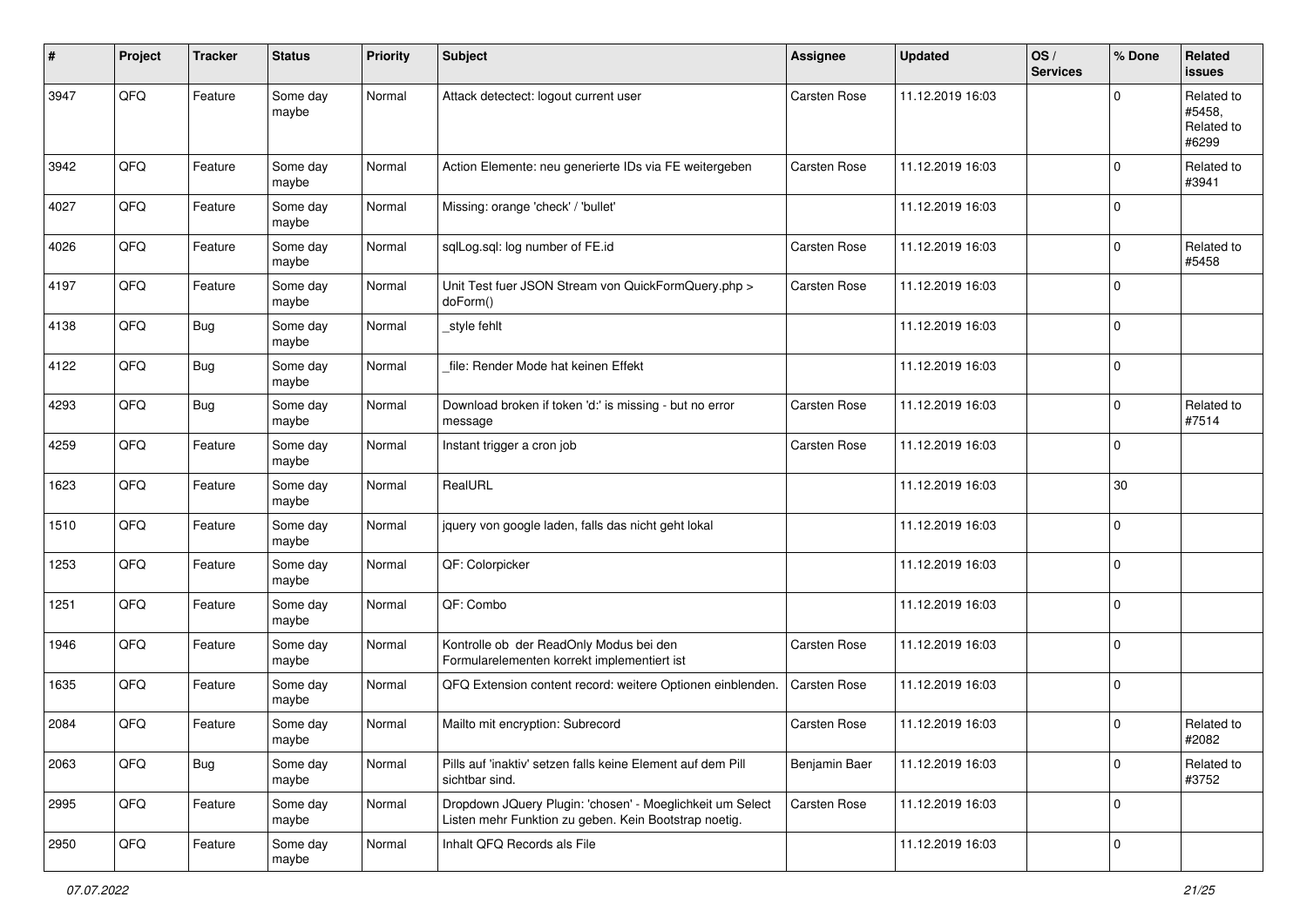| ∦    | Project | <b>Tracker</b> | <b>Status</b>     | <b>Priority</b> | <b>Subject</b>                                                                                                       | <b>Assignee</b>     | <b>Updated</b>   | OS/<br><b>Services</b> | % Done      | <b>Related</b><br><b>issues</b> |
|------|---------|----------------|-------------------|-----------------|----------------------------------------------------------------------------------------------------------------------|---------------------|------------------|------------------------|-------------|---------------------------------|
| 3216 | QFQ     | Feature        | Some day<br>maybe | Normal          | dynamic update für checkbox label2                                                                                   | <b>Carsten Rose</b> | 11.12.2019 16:03 |                        | $\Omega$    | Related to<br>#2081             |
| 3130 | QFQ     | Bug            | Some day<br>maybe | Normal          | Debug Info's nicht korrekt nach 'New > Save'.                                                                        | Carsten Rose        | 11.12.2019 16:03 |                        | $\Omega$    | Related to<br>#3253             |
| 3267 | QFQ     | Feature        | Some day<br>maybe | Normal          | 2 Forms auf einer Seite: real + Read only                                                                            | <b>Carsten Rose</b> | 11.12.2019 16:03 |                        | $\Omega$    |                                 |
| 9024 | QFQ     | <b>Bug</b>     | Some day<br>maybe | Normal          | QFQ Einarbeitung                                                                                                     |                     | 01.02.2020 15:56 |                        | $\Omega$    |                                 |
| 2643 | QFQ     | Bug            | Some day<br>maybe | Normal          | Zend / PHP Webinars anschauen                                                                                        | Carsten Rose        | 01.02.2020 15:56 |                        | $\mathbf 0$ |                                 |
| 4583 | QFQ     | Bug            | Some day<br>maybe | Normal          | Dynamic Update bei TypeAhead Feldern                                                                                 | Carsten Rose        | 01.02.2020 23:19 |                        | $\mathbf 0$ |                                 |
| 4528 | QFQ     | <b>Bug</b>     | Some day<br>maybe | Normal          | extraButtonLock mit SQLAhead Bug                                                                                     | Carsten Rose        | 01.02.2020 23:19 |                        | $\Omega$    |                                 |
| 4092 | QFQ     | <b>Bug</b>     | Some day<br>maybe | Normal          | 1) Logging verbessern wann welches FE warum ausgefuehrt<br>wird, 2) Documentation: Best Practice Template Group      | <b>Carsten Rose</b> | 01.02.2020 23:19 |                        | $\Omega$    | Related to<br>#3504             |
| 3613 | QFQ     | Bug            | Some day<br>maybe | Normal          | note /note unchecked -> note div (col-md) wird weiterhin<br>gerendert                                                | Elias Villiger      | 01.02.2020 23:19 |                        | 100         |                                 |
| 5389 | QFQ     | Feature        | Some day<br>maybe | Normal          | QFQ Design: Multline label / note                                                                                    | Benjamin Baer       | 01.02.2020 23:19 |                        | $\Omega$    |                                 |
| 5132 | QFQ     | Feature        | Some day<br>maybe | Normal          | Error Message sendmail missing attachment: more details                                                              | Carsten Rose        | 01.02.2020 23:19 |                        | $\Omega$    |                                 |
| 5021 | QFQ     | <b>Bug</b>     | Some day<br>maybe | Normal          | FE.typ=extra - during save displays error 'datum2' already<br>filled in STORE_SIP - the value is stored nevertheless | Carsten Rose        | 01.02.2020 23:19 |                        | $\Omega$    | Related to<br>#3875             |
| 4872 | QFQ     | Feature        | Some day<br>maybe | Normal          | Fields of Typo3 page available in STORE TYPO3                                                                        | Carsten Rose        | 01.02.2020 23:19 |                        | $\mathbf 0$ |                                 |
| 4869 | QFQ     | Feature        | Some day<br>maybe | Normal          | Dynamic Update (show, hide, readonly?, required?) for<br><b>Template Group Elements</b>                              | Carsten Rose        | 01.02.2020 23:19 |                        | $\Omega$    | Related to<br>#4865             |
| 4606 | QFQ     | Feature        | Some day<br>maybe | Normal          | link: qualifier to render bootstrap button                                                                           | Carsten Rose        | 01.02.2020 23:19 |                        | $\Omega$    |                                 |
| 5877 | QFQ     | Bug            | Some day<br>maybe | Normal          | FE.type=note:bsColumn strange behaviour                                                                              |                     | 01.02.2020 23:19 |                        | $\Omega$    |                                 |
| 5852 | QFQ     | Feature        | Some day<br>maybe | Normal          | Logging: mail.log / sql.log - im FE anzeigen und via AJAX<br>aktualisieren                                           | Carsten Rose        | 01.02.2020 23:19 |                        | $\mathbf 0$ | Related to<br>#5885             |
| 5805 | QFQ     | Feature        | Some day<br>maybe | Normal          | TypeAHead SQL value instead of key stored                                                                            |                     | 01.02.2020 23:19 |                        | $\Omega$    | Related to<br>#5444             |
| 5768 | QFQ     | <b>Bug</b>     | Some day<br>maybe | Normal          | {{pageLanguage:T}}' missing if QFQ is called via api                                                                 | Carsten Rose        | 01.02.2020 23:19 |                        | $\Omega$    |                                 |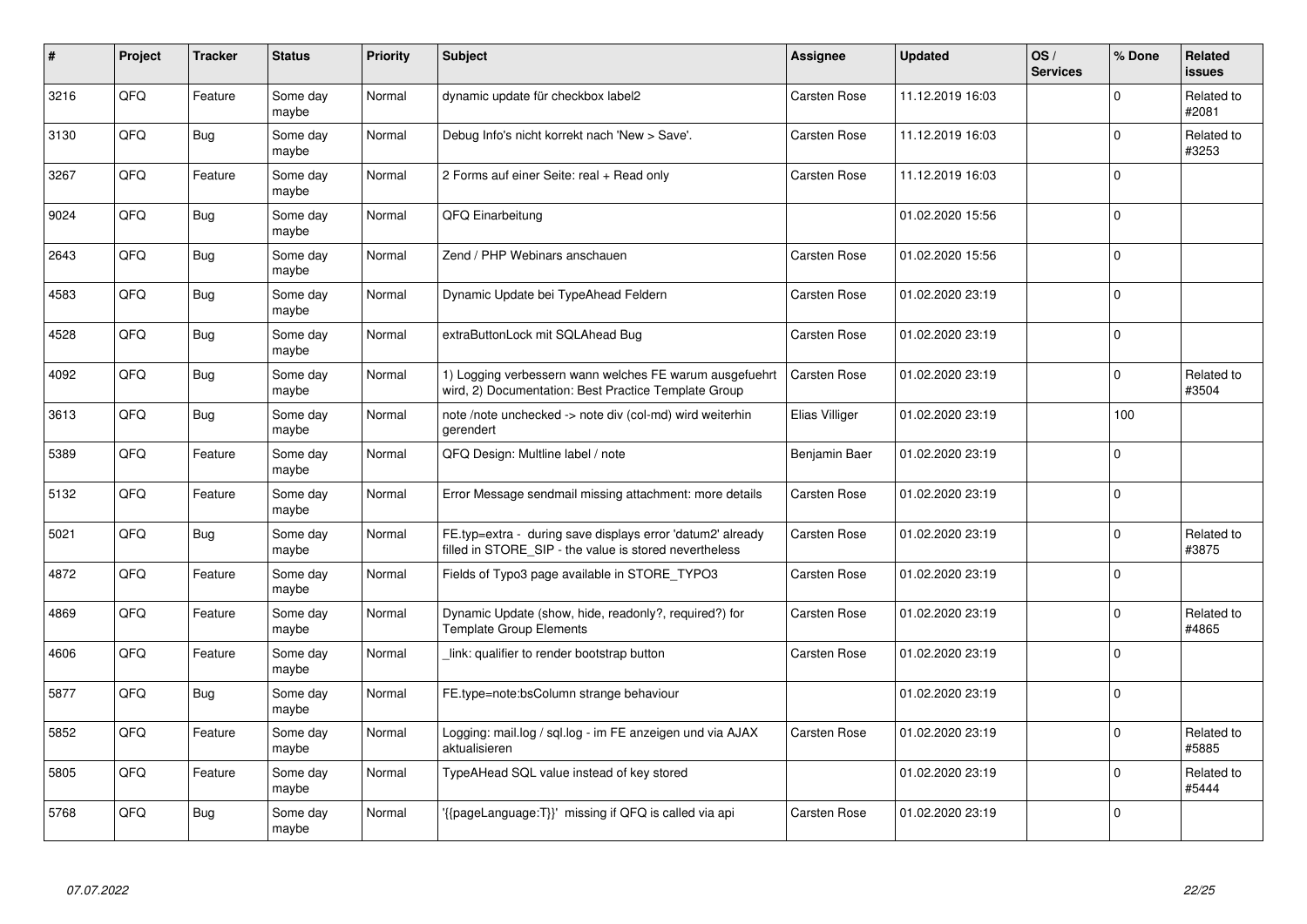| $\pmb{\#}$ | Project | <b>Tracker</b> | <b>Status</b>     | <b>Priority</b> | Subject                                                                                                | <b>Assignee</b> | <b>Updated</b>   | OS/<br><b>Services</b> | % Done         | Related<br><b>issues</b>                    |
|------------|---------|----------------|-------------------|-----------------|--------------------------------------------------------------------------------------------------------|-----------------|------------------|------------------------|----------------|---------------------------------------------|
| 5706       | QFQ     | <b>Bug</b>     | Some day<br>maybe | Normal          | upload: fileDestination needs to be sanatized                                                          | Carsten Rose    | 01.02.2020 23:19 |                        | 0              |                                             |
| 5579       | QFQ     | Feature        | Some day<br>maybe | Normal          | Enhance Doc / Presentation: variable type 'link column type'                                           | Carsten Rose    | 01.02.2020 23:19 |                        | $\mathbf 0$    |                                             |
| 5557       | QFQ     | <b>Bug</b>     | Some day<br>maybe | Normal          | Form load: STORE_RECORD filled, but should be empty                                                    | Carsten Rose    | 01.02.2020 23:19 |                        | 0              |                                             |
| 7100       | QFQ     | Feature        | Some day<br>maybe | Normal          | Download: log access, max downloads, time limit                                                        |                 | 01.02.2020 23:19 |                        | $\mathbf 0$    |                                             |
| 6704       | QFQ     | Feature        | Some day<br>maybe | Normal          | Upload Mode: Bilder in Notizen rechts sollen aktuellen<br>Upload repräsentieren.                       |                 | 01.02.2020 23:19 |                        | $\mathbf 0$    | Related to<br>#3264                         |
| 6084       | QFQ     | Feature        | Some day<br>maybe | Normal          | New escape type: 'D' - convert date                                                                    |                 | 01.02.2020 23:19 |                        | $\Omega$       |                                             |
| 5991       | QFQ     | Bug            | Some day<br>maybe | Normal          | URLs with ' ' or long parameter are problematic                                                        | Carsten Rose    | 01.02.2020 23:19 |                        | $\Omega$       |                                             |
| 5983       | QFQ     | Feature        | Some day<br>maybe | Normal          | Form Submit (save & update): normalize date/-time FE                                                   | Carsten Rose    | 01.02.2020 23:19 |                        | $\mathbf 0$    |                                             |
| 5923       | QFQ     | Feature        | Some day<br>maybe | Normal          | fillStoreSystemBySqlLate                                                                               |                 | 01.02.2020 23:19 |                        | 0              |                                             |
| 5895       | QFQ     | Feature        | Some day<br>maybe | Normal          | Tutorial: List of all QFQ Features                                                                     |                 | 01.02.2020 23:19 |                        | $\Omega$       |                                             |
| 5893       | QFQ     | Feature        | Some day<br>maybe | Normal          | Edit on double-click                                                                                   |                 | 01.02.2020 23:19 |                        | 0              | Related to<br>#5894                         |
| 8522       | QFQ     | Feature        | Some day<br>maybe | Normal          | build QFQ - npm warnings                                                                               | Benjamin Baer   | 01.02.2020 23:19 |                        | 50             |                                             |
| 8056       | QFQ     | Feature        | Some day<br>maybe | Normal          | Termin Organisation (Reservation)                                                                      |                 | 01.02.2020 23:19 |                        | $\Omega$       | Related to<br>#8658                         |
| 7921       | QFQ     | Feature        | Some day<br>maybe | Normal          | Rest API Export: URL kuerzer machen                                                                    |                 | 01.02.2020 23:19 |                        | 0              |                                             |
| 7281       | QFQ     | <b>Bug</b>     | Some day<br>maybe | Normal          | Subrecords: on large screen separator line too short                                                   |                 | 01.02.2020 23:19 |                        | $\mathbf 0$    |                                             |
| 4651       | QFQ     | Bug            | Some day<br>maybe | Normal          | "Loading document" Modal wird angezeigt bei uzhcd type=2<br>Ansicht                                    | Carsten Rose    | 01.02.2020 23:20 |                        | 0              |                                             |
| 4454       | QFQ     | <b>Bug</b>     | Some day<br>maybe | Normal          | Required Elements: multiple elements in a row - whole row<br>marked if only one input is empty.        | Benjamin Baer   | 01.02.2020 23:20 |                        | $\Omega$       |                                             |
| 4439       | QFQ     | Feature        | Some day<br>maybe | Normal          | Log: report all actions fired by an FE Element, incl. the<br>original directive (slaveld, sqllnsert, ) |                 | 01.02.2020 23:20 |                        | $\Omega$       | Related to<br>#4432,<br>Related to<br>#5458 |
| 4435       | QFQ     | Feature        | Some day<br>maybe | Normal          | Report: striptags - specify allowed tags                                                               |                 | 01.02.2020 23:20 |                        | $\overline{0}$ |                                             |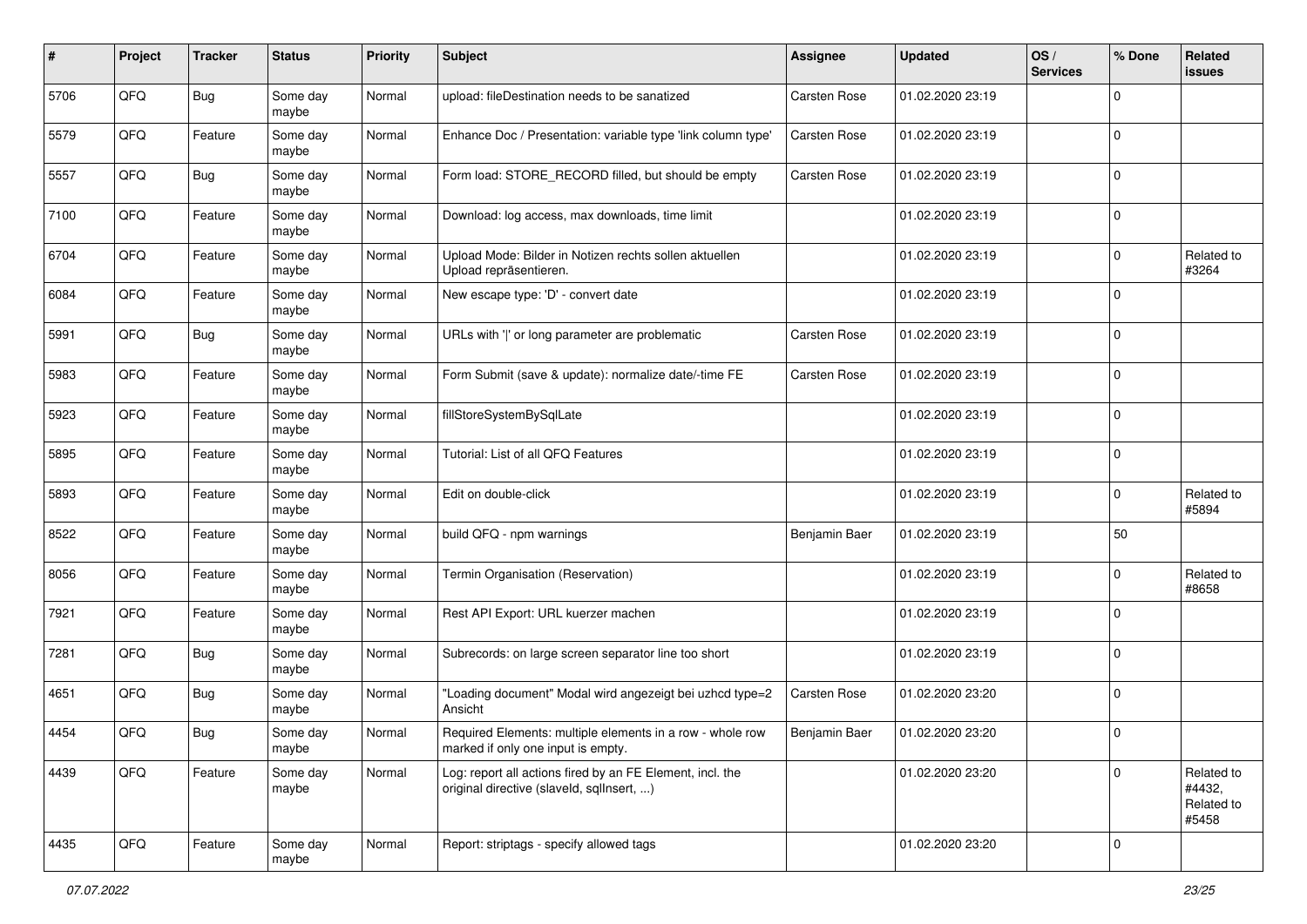| ∦    | Project        | <b>Tracker</b> | <b>Status</b>     | <b>Priority</b> | <b>Subject</b>                                                                                                                                           | <b>Assignee</b>     | <b>Updated</b>   | OS/<br><b>Services</b> | % Done      | Related<br><b>issues</b>                    |
|------|----------------|----------------|-------------------|-----------------|----------------------------------------------------------------------------------------------------------------------------------------------------------|---------------------|------------------|------------------------|-------------|---------------------------------------------|
| 4433 | QFQ            | Feature        | Some day<br>maybe | Normal          | Log when SIP will be destroyed by QFQ for any (security)<br>reason                                                                                       |                     | 01.02.2020 23:20 |                        | $\Omega$    | Related to<br>#4432.<br>Related to<br>#5458 |
| 4398 | QFQ            | <b>Bug</b>     | Some day<br>maybe | Normal          | Typeahead: mouse click in a prefilled input opens a single<br>item dropdown with the current value - click on it seems to set<br>the value, not the key. | Benjamin Baer       | 01.02.2020 23:20 |                        | $\Omega$    | Related to<br>#4457                         |
| 4330 | QFQ            | Feature        | Some day<br>maybe | Normal          | Error Message: report missing {{ / }} in sqlUpdate, sqlInsert,<br>sqlDelete, sqlAfter, sqlBefore in FE action elements.                                  | Carsten Rose        | 01.02.2020 23:20 |                        | $\Omega$    |                                             |
| 4328 | QFQ            | <b>Bug</b>     | Some day<br>maybe | Normal          | Error Message: Show FE name/number on problems in FE                                                                                                     | <b>Carsten Rose</b> | 01.02.2020 23:20 |                        | $\mathbf 0$ |                                             |
| 1234 | QFQ            | Feature        | Some day<br>maybe | Normal          | QF: Record numbering: Im Grid soll in Spalte 1 optional die<br>laufende Nummer der Records angezeigt werden.                                             |                     | 01.02.2020 23:20 |                        | $\mathbf 0$ |                                             |
| 955  | QFQ            | Feature        | Some day<br>maybe | Normal          | QF: Notizen vor/nach dem Form                                                                                                                            |                     | 01.02.2020 23:20 |                        | $\mathbf 0$ |                                             |
| 5455 | QFQ            | Feature        | Some day<br>maybe | Normal          | Mail Redirects grld abhaengig                                                                                                                            |                     | 01.02.2020 23:20 |                        | $\Omega$    |                                             |
| 5428 | QFQ            | Feature        | Some day<br>maybe | Normal          | secure thumbnail: late render on access.                                                                                                                 | <b>Carsten Rose</b> | 01.02.2020 23:20 |                        | $\mathbf 0$ |                                             |
| 5342 | QFQ            | Feature        | Some day<br>maybe | Normal          | link - with HTML Attributes                                                                                                                              |                     | 01.02.2020 23:20 |                        | $\Omega$    | Related to<br>#14077                        |
| 5024 | QFQ            | Feature        | Some day<br>maybe | Normal          | Fabric: Generate PDF with edits                                                                                                                          | Benjamin Baer       | 01.02.2020 23:20 |                        | $\Omega$    | Related to<br>#10704                        |
| 4816 | QFQ            | Feature        | Some day<br>maybe | Normal          | Templates for QFQ Reports (Tables, Radios, )                                                                                                             |                     | 01.02.2020 23:20 |                        | $\Omega$    |                                             |
| 4757 | QFQ            | Feature        | Some day<br>maybe | Normal          | Test subrecord: download links ok? Links ok?                                                                                                             | <b>Carsten Rose</b> | 01.02.2020 23:20 |                        | 0           |                                             |
| 4652 | QFQ            | Feature        | Some day<br>maybe | Normal          | UZH CD: Weiterleitung auf benutzerdefinierte 403/404 Seite                                                                                               | Carsten Rose        | 01.02.2020 23:20 |                        | $\mathbf 0$ |                                             |
| 7402 | QFQ            | <b>Bug</b>     | Some day<br>maybe | Normal          | thumbnail cache: outdated picture when permission denied<br>and permission resolved.                                                                     |                     | 01.02.2020 23:20 |                        | $\Omega$    |                                             |
| 7101 | QFQ            | <b>Bug</b>     | Some day<br>maybe | Normal          | 'form' in SIP and 'report' - breaks                                                                                                                      |                     | 01.02.2020 23:20 |                        | $\mathbf 0$ |                                             |
| 5851 | $\mathsf{QFQ}$ | Feature        | Some day<br>maybe | Normal          | Queue System implementieren: MQTT, RabbitMQ                                                                                                              |                     | 01.02.2020 23:20 |                        | $\mathsf 0$ | Related to<br>#5715                         |
| 5850 | QFQ            | Feature        | Some day<br>maybe | Normal          | Deployment: In QFQ Doc best practice fuer zeitgemaesses<br>Deployment beschreiben                                                                        |                     | 01.02.2020 23:20 |                        | $\mathbf 0$ |                                             |
| 5665 | QFQ            | Feature        | Some day<br>maybe | Normal          | Versuch das '{{!' nicht mehr noetig ist.                                                                                                                 | Carsten Rose        | 01.02.2020 23:20 |                        | $\mathbf 0$ | Related to<br>#7432,<br>Related to<br>#7434 |